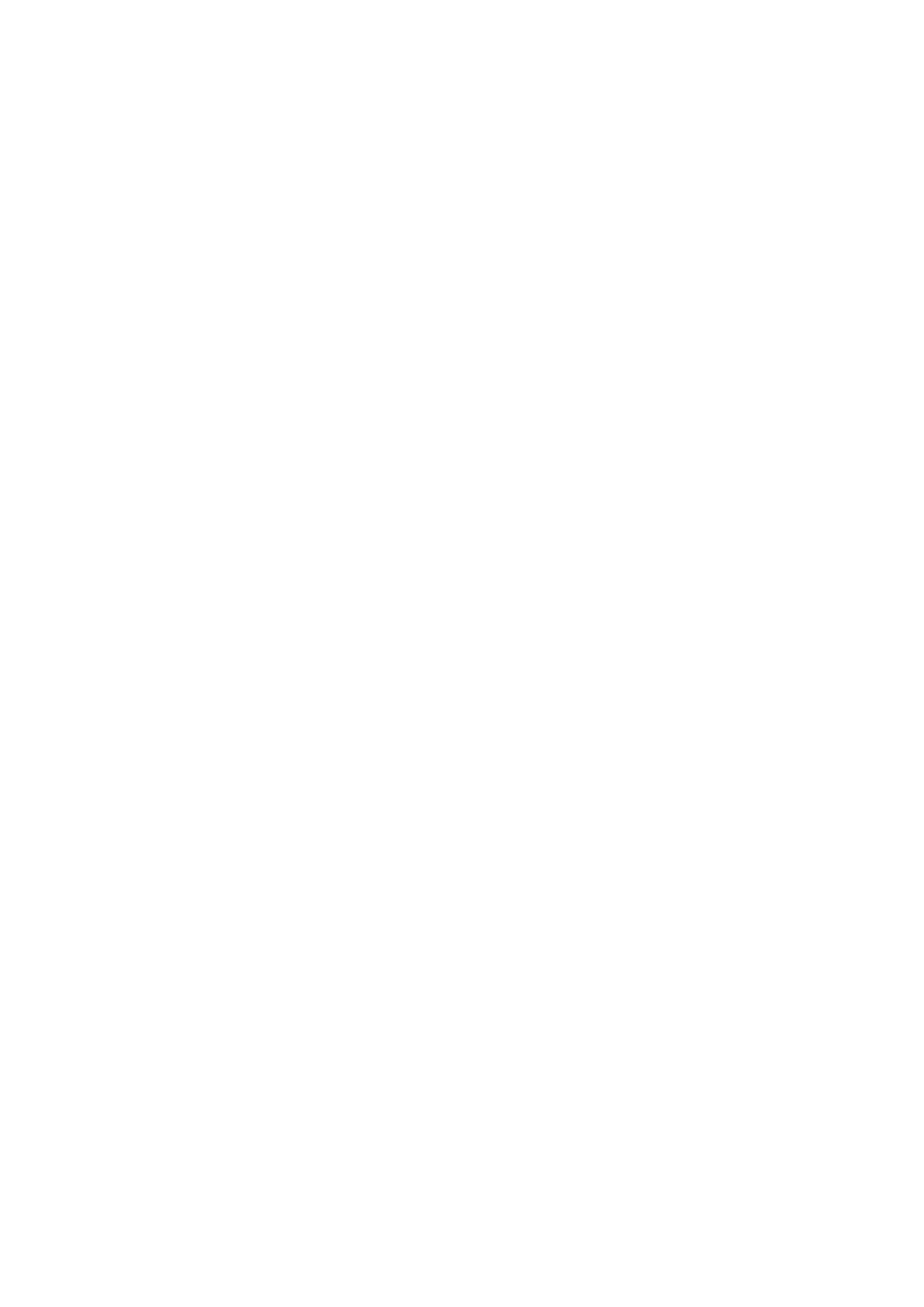## **SUNDAY, 6th July 2014**

12:30-19:00 Registration 18:00-20:00 Welcome party

## **MONDAY, 7th July 2014**

07:30 - Registration 08:00-08:30 Opening Ceremony

## *ORAL PRESENTATIONS*

*PL – Plenary Lecture; KN – KeyNote lecture; O - lecture*

| <b>TOPIC 3: Applications of inorganic and organometallic materials</b> |                |                                                                                                                                               |
|------------------------------------------------------------------------|----------------|-----------------------------------------------------------------------------------------------------------------------------------------------|
| Chair: Z. Lenčéš                                                       |                |                                                                                                                                               |
| 08:30-09:15 PL E. Ionescu                                              |                |                                                                                                                                               |
|                                                                        |                | Ceramic nanocomposites for energy conversion and storage                                                                                      |
| 09:15-09:45 KN J. Binner                                               |                |                                                                                                                                               |
|                                                                        |                | Processing and characterisation of advanced ceramics for demanding<br>applications                                                            |
| $09:45-10:05$                                                          |                | O C. Salameh                                                                                                                                  |
|                                                                        |                | Polymer-derived boron nitride with tailor-made porosity for energy<br>applications                                                            |
| 10:05-10:25                                                            |                | <b>COFFEE BREAK</b>                                                                                                                           |
| <b>Chair: E. Ionescu</b>                                               |                |                                                                                                                                               |
| 10:25-10:45                                                            | $\overline{O}$ | <b>J.J. Rogers</b>                                                                                                                            |
|                                                                        |                | Novel luminescent materials based on gallium-aluminium silicate inorganic<br>polymers                                                         |
| $10:45-11:05$                                                          | $\Omega$       | Z. Lenčéš                                                                                                                                     |
|                                                                        |                | Influence of rare earth dopant and N/O substitution on the electronic structure<br>and luminescent properties of silicon oxynitride phosphors |
| $11:05 - 11:25$                                                        | $\Omega$       | W. Ziemkowska                                                                                                                                 |
|                                                                        |                | Nano-titania doped with noble metals – synthesis, structure, eco- and<br>citotoxicity                                                         |
| $11:25-11:45$                                                          | $\Omega$       | P. Gotcu-Freis                                                                                                                                |
|                                                                        |                | Thermophysical investigations of cathode material for lithium-ion batteries                                                                   |
| $11:45-11:55$                                                          | $\Omega$       | J. Garcia-Martinez - IUPAC                                                                                                                    |
| $11:55-12:15$                                                          | $\Omega$       | J. Garcia-Martinez                                                                                                                            |
|                                                                        |                | Commercial-scale catalytic performance of hierarchical zeolites                                                                               |
| 12:15-13:40                                                            |                | <b>LUNCH</b>                                                                                                                                  |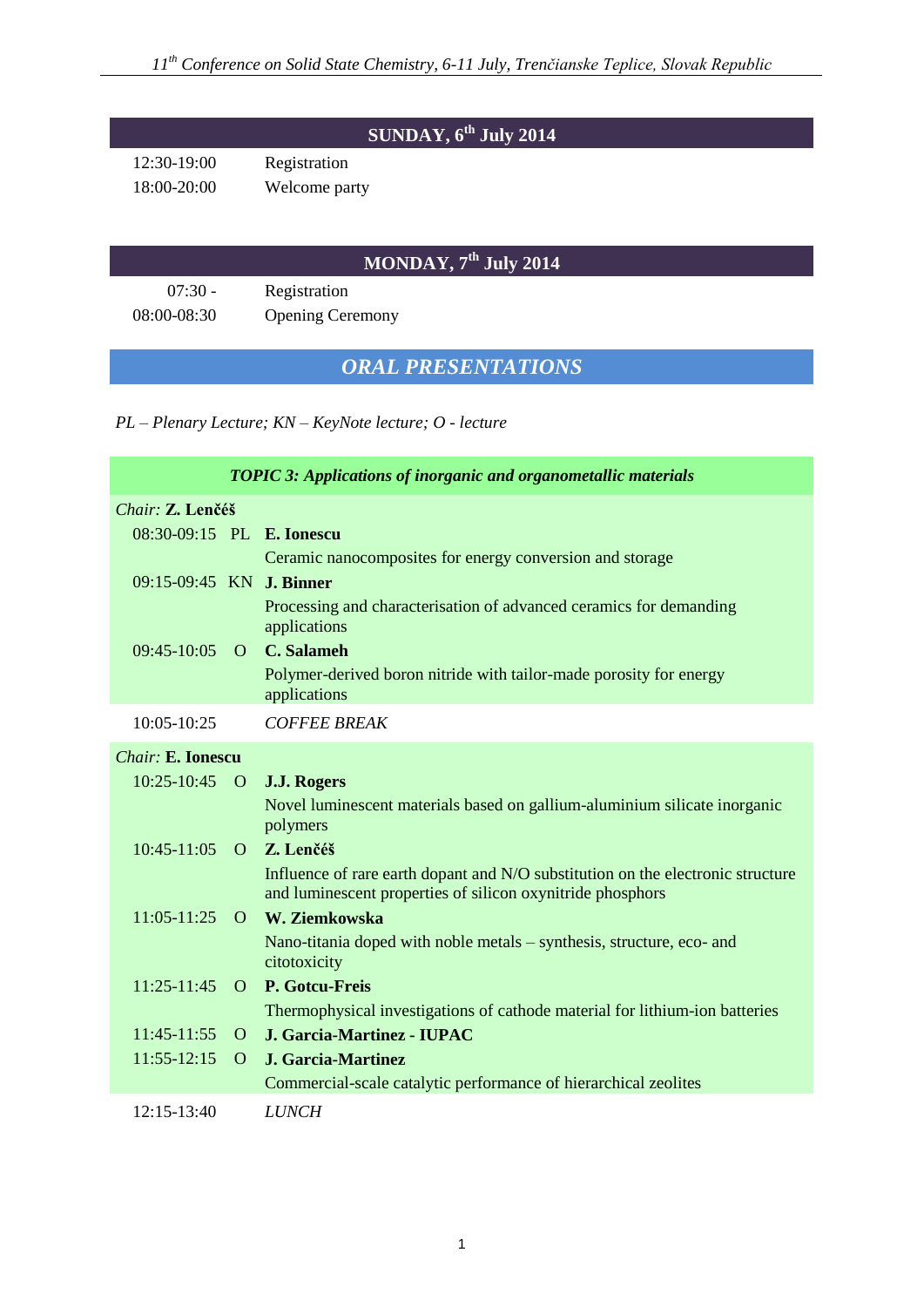| <b>TOPIC 5: Thermochemical, thermodynamic and kinetic aspects</b> |              |                                                                                                                                            |
|-------------------------------------------------------------------|--------------|--------------------------------------------------------------------------------------------------------------------------------------------|
| Chair: M. Boča                                                    |              |                                                                                                                                            |
| 13:40-14:25 PL N. Koga                                            |              |                                                                                                                                            |
|                                                                   |              | Thermoanalytical approach to kinetic phenomena in solid-state as exemplified<br>by thermal decomposition of solids                         |
| 14:25-14:55 KN J. Málek                                           |              |                                                                                                                                            |
|                                                                   |              | Crystallization and viscous flow in supercooled chalcogenide systems                                                                       |
| $14:55 - 15:15$                                                   | $\Omega$     | M. Liška                                                                                                                                   |
|                                                                   |              | Configurons and viscostity of $15(Na_2O, K_2O) \cdot 10(CaO, ZnO) \cdot 75(ZrO_2, SiO_2)$<br>glasses                                       |
| $15:15-15:35$                                                     | $\Omega$     | H. Akiba                                                                                                                                   |
|                                                                   |              | Crystal growth of ionic semiclathrate hydrate at the interface between $CO2$ gas<br>and tetrabutylammonium bromide aqueous solution        |
| 15:35-15:55                                                       |              | <b>COFFEE BREAK</b>                                                                                                                        |
| Chair: M. Liška                                                   |              |                                                                                                                                            |
| $15:55 - 16:15$                                                   | $\Omega$     | R. Nakamura                                                                                                                                |
|                                                                   |              | An experimental attempt to increase molecular ozone in a clathrate hydrate                                                                 |
| 16:15-16:35                                                       | $\Omega$     | A. Prnová                                                                                                                                  |
|                                                                   |              | Thermal behaviour and phase compositions of glasses and polycrystaline<br>materials in the system $Y_2O_3$ -Al <sub>2</sub> O <sub>3</sub> |
| 16:35-16:55                                                       | $\Omega$     | <b>D.S. Tsvetkov</b>                                                                                                                       |
|                                                                   |              | Oxygen content, thermodynamic stability and electrical properties of<br>YBaCo <sub>4</sub> O <sub>7±δ</sub>                                |
| $16:55-17:15$                                                     | $\Omega$     | A.Yu. Zuev                                                                                                                                 |
|                                                                   |              | Chemical expansion of perovskite-type mixed ionic and electronic conducting<br>materials                                                   |
| $17:15 - 17:35$                                                   |              | <b>COFFEE BREAK</b>                                                                                                                        |
| Chair: J. Málek                                                   |              |                                                                                                                                            |
| 17:35-17:55                                                       | $\mathbf{O}$ | M. Zdanowska-Frączek                                                                                                                       |
|                                                                   |              | Activation volumes for solid-solid transformation in $(NH_4)_4H_2(SeO_4)_3$ below<br>superionic phase transition                           |
| 17:55-18:15                                                       | $\Omega$     | J. Barták                                                                                                                                  |
|                                                                   |              | Crystallization kinetics in Se-Te thin films                                                                                               |
| 18:15-18:35                                                       | $\Omega$     | <b>M. Palcut</b>                                                                                                                           |
|                                                                   |              | High temperature oxidation of borided steel                                                                                                |
| 18:35-18:55                                                       | $\mathbf{O}$ | S. J. Shih (TOPIC 2 - Electric and magnetic aspects)                                                                                       |
|                                                                   |              | Correlation of grain misorientations and conductivities for strontium titanate                                                             |

## 20:00-22:00 **POSTER SESSION I** – TOPICS 1, 2, 3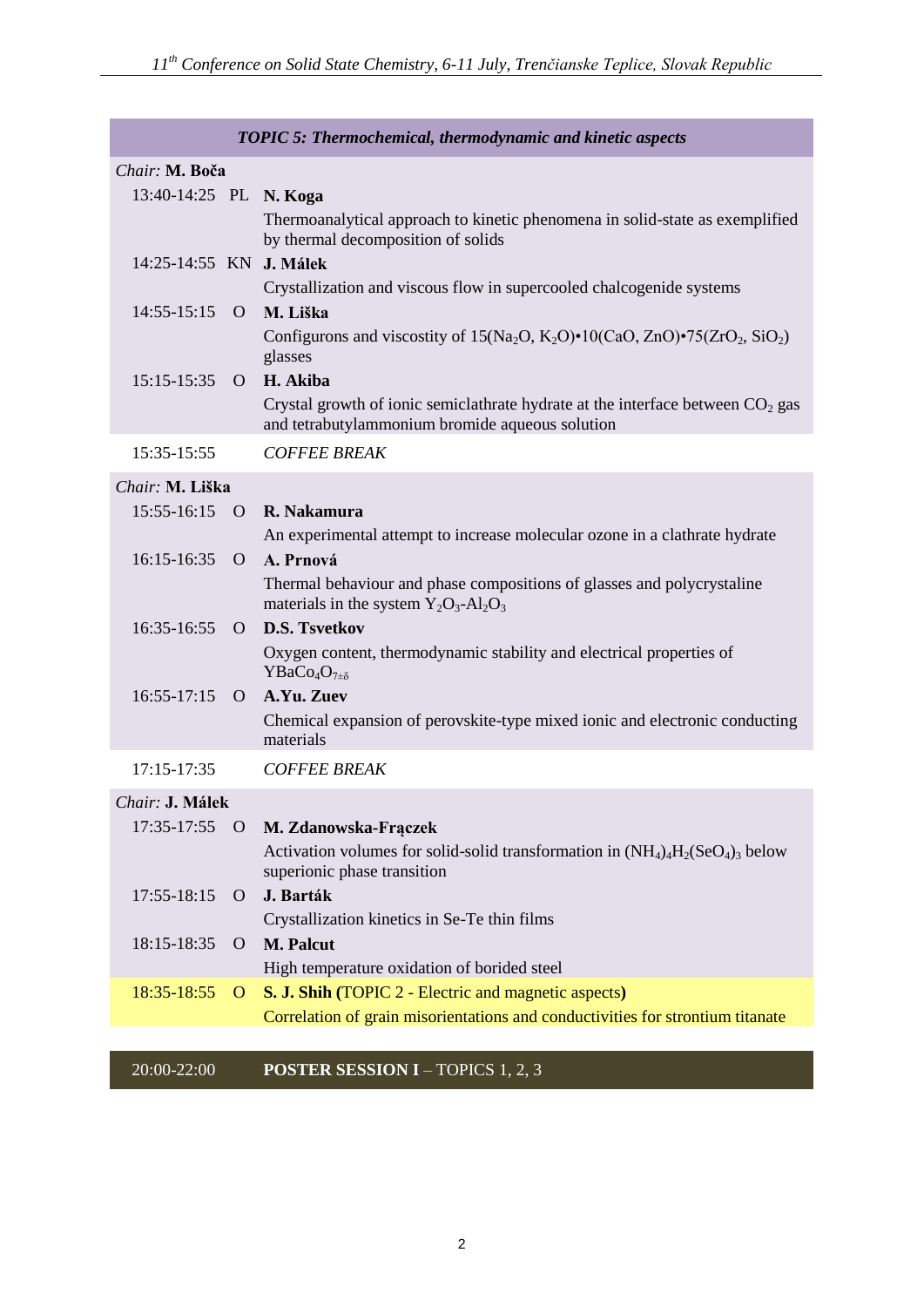| TUESDAY, 8 <sup>th</sup> July 2014 |                |                                                                                                                                                       |  |
|------------------------------------|----------------|-------------------------------------------------------------------------------------------------------------------------------------------------------|--|
| $07:30 -$                          |                | Registration                                                                                                                                          |  |
|                                    |                | <b>TOPIC 1: Chemical and physical aspects</b>                                                                                                         |  |
| Chair: R.C.T. Slade                |                |                                                                                                                                                       |  |
|                                    |                | 08:30-09:15 PL S.A.M. Tofail                                                                                                                          |  |
|                                    |                | Electrical properties of nanocrystalline hydroxyapatite and its electrical<br>modifications                                                           |  |
|                                    |                | 09:15-09:45 KN <b>I. Van Driessche</b>                                                                                                                |  |
|                                    |                | Chemical solution deposition of functional ceramic coatings using ink jet<br>printing                                                                 |  |
| 09:45-10:05                        | $\Omega$       | M. Senna                                                                                                                                              |  |
|                                    |                | Solid state synthesis of phase pure spinel $Li_4Ti_5O_{12}$ nanoparticles at 600 °C                                                                   |  |
|                                    |                | from homogeneous and highly reactive solid precursors                                                                                                 |  |
| 10:05-10:25                        |                | <b>COFFEE BREAK</b>                                                                                                                                   |  |
| <b>Chair: I. van Driessche</b>     |                |                                                                                                                                                       |  |
| 10:25-10:45                        | $\overline{O}$ | P. Koštál                                                                                                                                             |  |
|                                    |                | Viscosity of chalcogenide materials                                                                                                                   |  |
| 10:45-11:05                        | $\Omega$       | J. Vatrál                                                                                                                                             |  |
|                                    |                | Electrochemical studies of interactions between Fe(III)/Fe(II) and amino acids<br>and neurotransmitters                                               |  |
| $11:05-11:25$                      | $\Omega$       | E.M. Glebov                                                                                                                                           |  |
|                                    |                | Supramolecular chemistry as a tool to improve the characteristics of solid-state<br>photochroms                                                       |  |
| 11:25-11:45                        | $\Omega$       | N. Widiastuti                                                                                                                                         |  |
|                                    |                | Synthesis of zeolite NaY-templated carbon: Zeolite NaY template removal<br>using HF and HCl                                                           |  |
| 11:45-12:05                        | O              | C. Taviot-Guého (TOPIC 4 - Spectroscopic, diffraction and structural aspects)                                                                         |  |
|                                    |                | Use of the pair distribution function technique for the development of detailed<br>structure/property correlations in layered double hydroxides (LDH) |  |
| 12:05-13:30                        |                | <b>LUNCH</b>                                                                                                                                          |  |
|                                    |                | <b>TOPIC 6: Computation and theoretical aspects</b>                                                                                                   |  |
| Chair: D. Tunega                   |                |                                                                                                                                                       |  |
| 13:30-14:15 PL R. Ahuja            |                |                                                                                                                                                       |  |
|                                    |                | Materials for energy applications: A computational materials science point of<br>view                                                                 |  |
| 14:15-14:45 KN T. Bucko            |                |                                                                                                                                                       |  |
|                                    |                | Density dependent correction for the description of London dispersion forces:<br>Improved Tkachenko-Scheffler method and its applications             |  |
| 14:45-15:05                        | $\Omega$       | <b>J. Pavlik</b>                                                                                                                                      |  |
|                                    |                | Molecular ising-spins as a working tool for polynuclear spin crossover systems                                                                        |  |
| 15:05-15:35 KN A. Zaoui            |                |                                                                                                                                                       |  |

Surface and interface of carbonates and clay subjected to various environmental conditions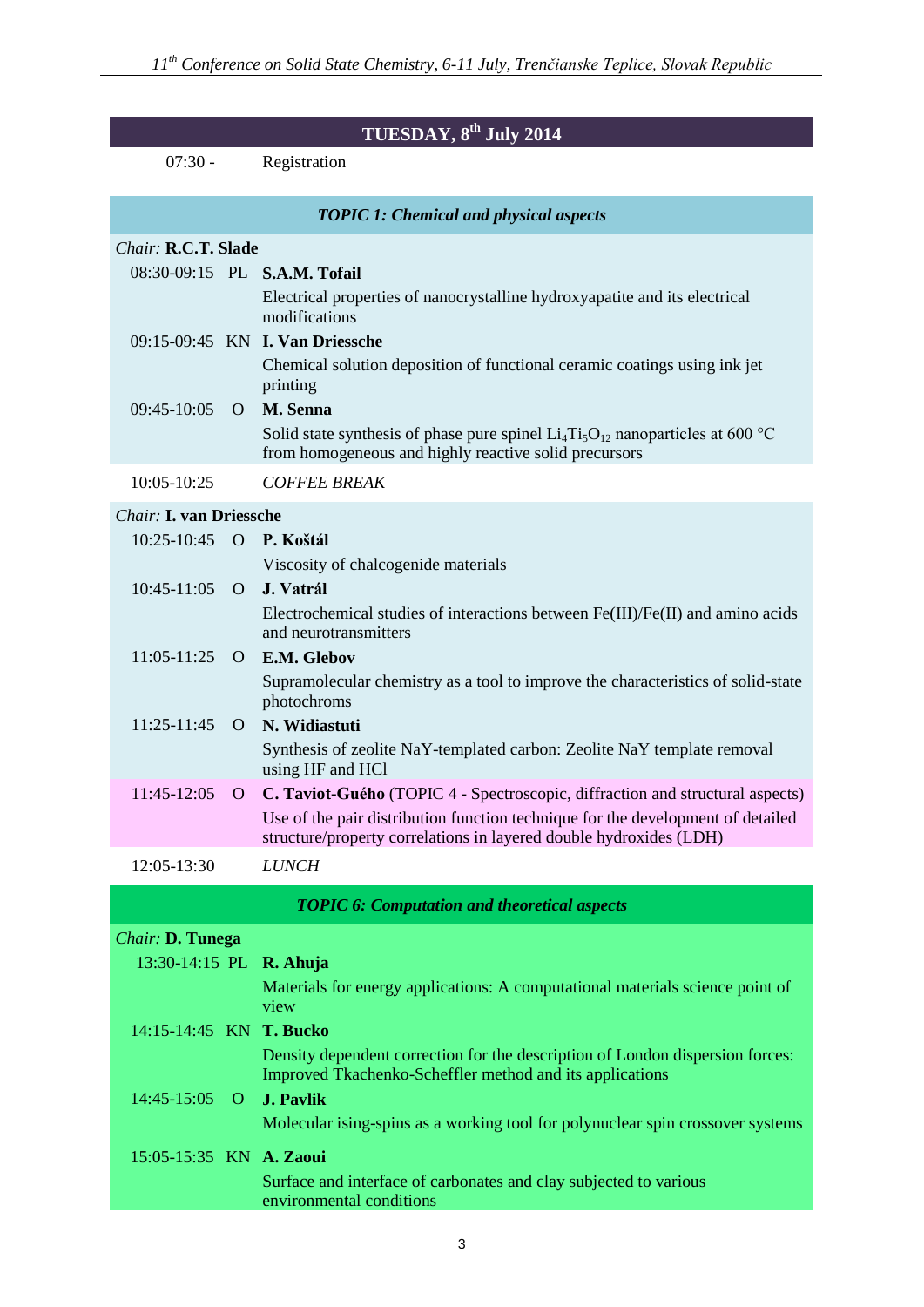| 15:35-15:55             |          | <b>COFFEE BREAK</b>                                                                                         |
|-------------------------|----------|-------------------------------------------------------------------------------------------------------------|
| Chair: D. Tunega        |          |                                                                                                             |
| $15:55-16:15$ O         |          | F. Labat                                                                                                    |
|                         |          | Towards the modeling of CdSe nanoparticles: a DFT protocol optimized on<br>CdSe bulk and surface properties |
| $16:15-16:35$ O         |          | G. Shao                                                                                                     |
|                         |          | Designer doping of $TiO2$ for enhanced functionality under remarkably widened<br>solar spectral range       |
|                         |          | <b>TOPIC 3: Applications of inorganic and organometallic materials</b>                                      |
| Chair: W.-H. Tuan       |          |                                                                                                             |
| 16:35-17:05 KN P. Miele |          |                                                                                                             |
|                         |          | Boron- and silicon-based polymer derived nano-ceramics                                                      |
| $17:05-17:25$ O         |          | J. Pagáčová                                                                                                 |
|                         |          | The surface properties of inorganic-organic films                                                           |
| 17:25-17:45             |          | <b>COFFEE BREAK</b>                                                                                         |
| Chair: P. Miele         |          |                                                                                                             |
| 17:45-18:05             | $\Omega$ | A. Plško                                                                                                    |
|                         |          | Nanocomposite films prepared by sol-gel method                                                              |
| 18:05-18:25             | $\Omega$ | W.-H. Tuan                                                                                                  |
|                         |          | Preparation of calcium sulfate for bioceramic applications                                                  |
| 18:25-18:45             | $\Omega$ | V. Zeleňák                                                                                                  |
|                         |          | Design and synthesis of porous metal-organic frameworks for carbon dioxide<br>adsorption                    |
| 18:45-19:05             | $\Omega$ | <b>K. Kowal</b>                                                                                             |
|                         |          | Durability of the adhesion of titanium dioxide nanoparticles embedded in<br>textile surface                 |
|                         |          |                                                                                                             |

20:00-22:00 **POSTER SESSION II** – TOPICS 4, 5, 6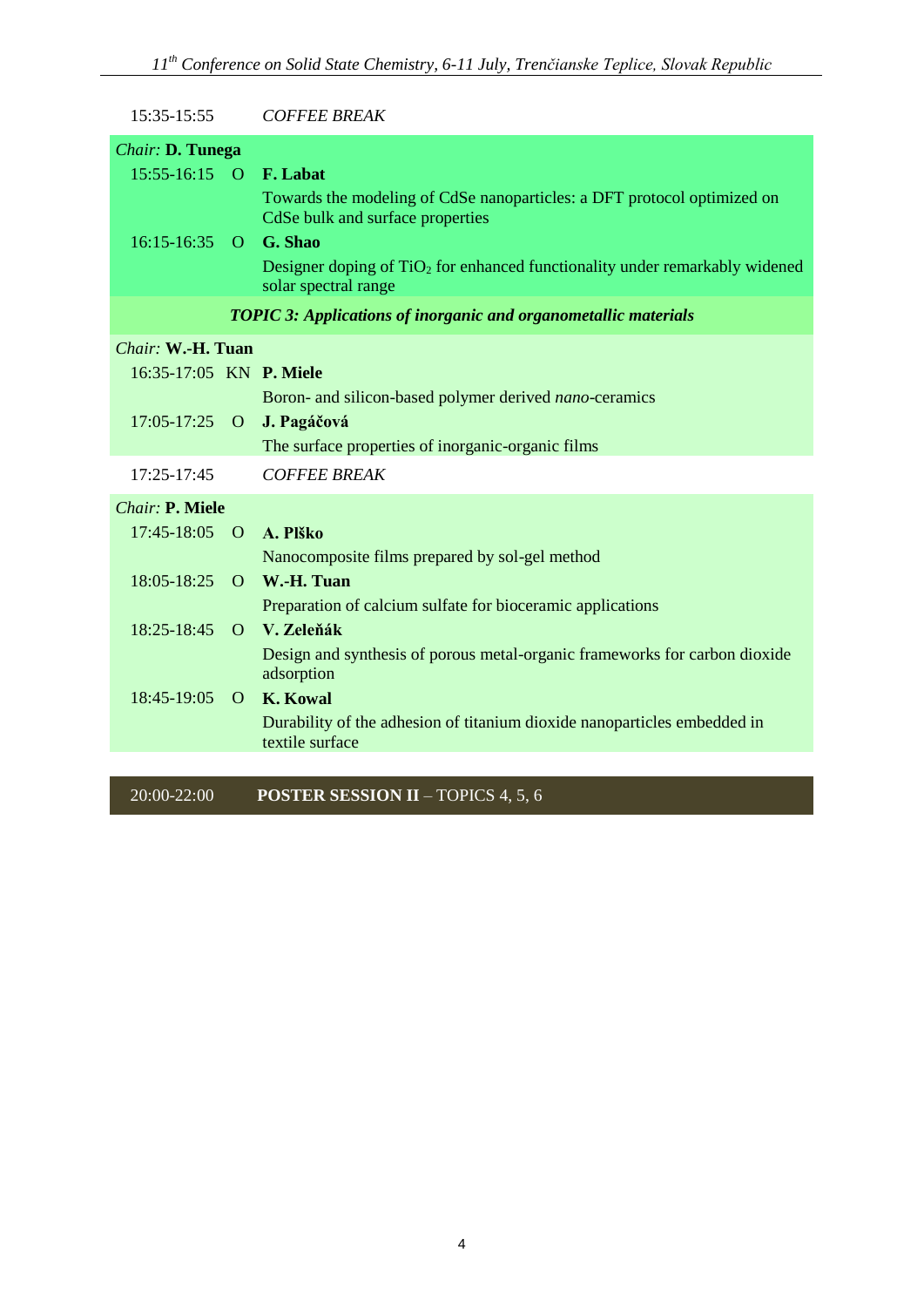| <b>WEDNESDAY, 9th July 2014</b> |              |                                                                                                                                       |
|---------------------------------|--------------|---------------------------------------------------------------------------------------------------------------------------------------|
| $07:30 -$                       |              | Registration                                                                                                                          |
|                                 |              | <b>TOPIC 2: Electric and magnetic aspects</b>                                                                                         |
| Chair: R. Boča                  |              |                                                                                                                                       |
| 08:30-09:15 PL L. Salmon        |              |                                                                                                                                       |
|                                 |              | Spin crossover nanomaterials                                                                                                          |
|                                 |              | 09:15-09:45 KN <b>B. Tsukerblat</b>                                                                                                   |
|                                 |              | Vibronic problems in nanosized mixed- valence clusters: A symmetry assisted<br>approach                                               |
| 09:45-10:05                     | $\Omega$     | J. Onoe                                                                                                                               |
|                                 |              | Electron conduction properties of one-dimensional periodic uneven structured<br>C60 polymer films                                     |
| 10:05-10:25                     |              | <b>COFFEE BREAK</b>                                                                                                                   |
| <b>Chair: B. Tsukerblat</b>     |              |                                                                                                                                       |
| 10:25-10:55 KN F. Renz          |              |                                                                                                                                       |
|                                 |              | Recent progress in iron-containing compounds with light vs x-ray switching<br>effects                                                 |
| $10:55-11:15$                   | $\Omega$     | S. Kikkawa                                                                                                                            |
|                                 |              | Enhanced magnetic coercivity in the spinel ferrite powder hybridized with $\alpha$ -<br>$Fe2O3$ or BaFe <sub>12</sub> O <sub>19</sub> |
| $11:15 - 11:35$                 | $\Omega$     | R. Boča:                                                                                                                              |
|                                 |              | Five single molecule magnets: $[Dy_2Zn_2]$ , $[Dy_2Co_2]$ , $[Dy_2]$ , $[DyCu]$ , and $[Co]$                                          |
| $11:35-11:55$                   | $\mathbf{O}$ | L. Pogány                                                                                                                             |
|                                 |              | Photomagnetic properties of spin crossover iron(II) complexes                                                                         |
| 11:55-13:30                     |              | <b>LUNCH</b>                                                                                                                          |
| 13:30-22:00                     |              | TRIP 1 and TRIP 2                                                                                                                     |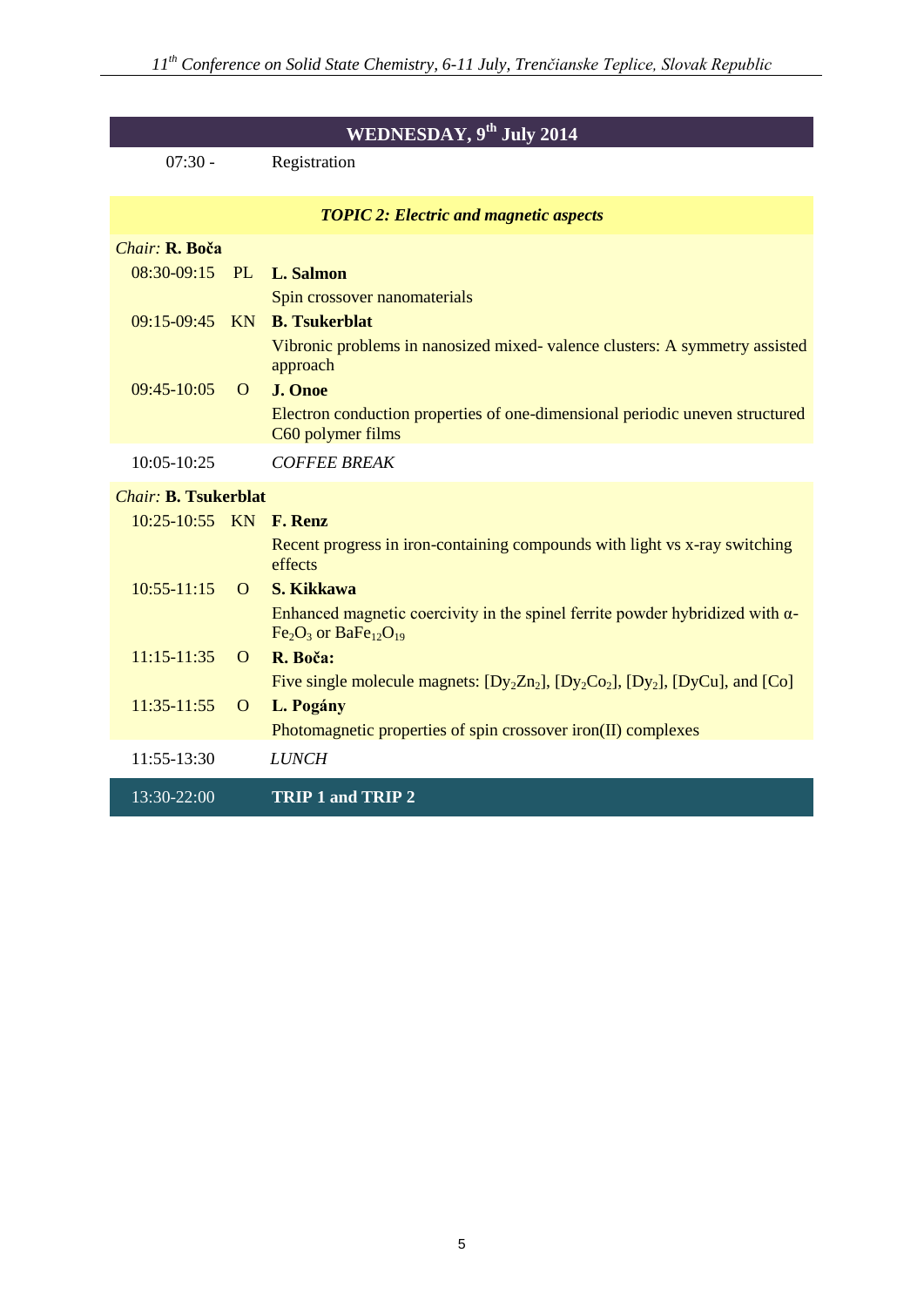| THURSDAY, 10 <sup>th</sup> July 2014 |                                                                   |                                                                                                                                         |  |
|--------------------------------------|-------------------------------------------------------------------|-----------------------------------------------------------------------------------------------------------------------------------------|--|
| $07:30 -$                            |                                                                   | Registration                                                                                                                            |  |
|                                      | <b>TOPIC 4: Spectroscopic, diffraction and structural aspects</b> |                                                                                                                                         |  |
| Chair: D. Galusek                    |                                                                   |                                                                                                                                         |  |
| 08:30-09:15 PL E. Murad              |                                                                   |                                                                                                                                         |  |
|                                      |                                                                   | Instrumental characterization of geological materials and their synthetic<br>analogs                                                    |  |
|                                      |                                                                   | 09:15-09:45 KN G.D. Chryssikos                                                                                                          |  |
| 09:45-10:05 O V. Gionis              |                                                                   | Clay-based hybrid materials by spectroscopy: The case of maya blue                                                                      |  |
|                                      |                                                                   | Vibrational spectroscopic investigation of sepiolite-indigo hybrids                                                                     |  |
| $10:05 - 10:25$                      |                                                                   | <b>COFFEE BREAK</b>                                                                                                                     |  |
| Chair: G.D. Chryssikos               |                                                                   |                                                                                                                                         |  |
|                                      |                                                                   | 10:25-10:45 O T. Gavenda                                                                                                                |  |
|                                      |                                                                   | Raman spectroscopy of irradiated glasses                                                                                                |  |
| 10:45-11:05 O D. Galusek             |                                                                   |                                                                                                                                         |  |
|                                      |                                                                   | Luminescence properties of aluminate and aluminosilicate glasses                                                                        |  |
| $11:05-11:25$ O                      |                                                                   | J. Peng                                                                                                                                 |  |
|                                      |                                                                   | A $TiO2$ -composite catalyst based on the Keggin-type tungstosilicate microtubes<br>for photo-oxidation of organic dye                  |  |
| $11:25-11:45$                        | $\Omega$                                                          | A. Lancok                                                                                                                               |  |
|                                      |                                                                   | Mössbauer spectrometry study of Ferritin nanoparticles                                                                                  |  |
| $11:45-12:05$ O                      |                                                                   | J. Darul                                                                                                                                |  |
|                                      |                                                                   | The post-spinel phase boundary in $Mn_3O_4$ determined by in situ x-ray<br>diffraction under high pressure and high temperature         |  |
| 12:05-13:30                          |                                                                   | <b>LUNCH</b>                                                                                                                            |  |
| Chair: A. Lancok                     |                                                                   |                                                                                                                                         |  |
| 13:30-14:00 KN R. Kužel              |                                                                   |                                                                                                                                         |  |
|                                      |                                                                   | X-ray diffraction analysis of polycrystalline thin films and films with strong<br>texture and residual stress                           |  |
| 14:00-14:20                          | $\mathbf{O}$                                                      | S. Kokenyesi                                                                                                                            |  |
|                                      |                                                                   | Compositional dependence of photostructural transformations and optical relief<br>recording in As(Ge)-Se chalcogenide glasses           |  |
| 14:20-14:40                          | $\Omega$                                                          | A. Mozalev                                                                                                                              |  |
|                                      |                                                                   | Spectroscopic and structural characterization of niobium oxide nanocolumn<br>arrays derived from anodically oxidized Al/Nb metal layers |  |
| 14:40-15:00                          | $\Omega$                                                          | E. Asabina                                                                                                                              |  |
|                                      |                                                                   | Synthesis and characterization of complex zirconium phosphates, containing<br>metals in oxidation state $+2$                            |  |
| 15:00-15:20                          | $\Omega$                                                          | H. Yasuda                                                                                                                               |  |
|                                      |                                                                   | Mechanisms of aspect ratio control in gold nanorods prepared in a solution                                                              |  |
| 15:20-15:40                          | $\Omega$                                                          | V. Podzemná (TOPIC 5 - Thermochemical, thermodynamic and kinetic<br>aspects)                                                            |  |
|                                      |                                                                   | Study of crystallization process in $Ge_xS_{1-x}$ glasses by optical microscopy                                                         |  |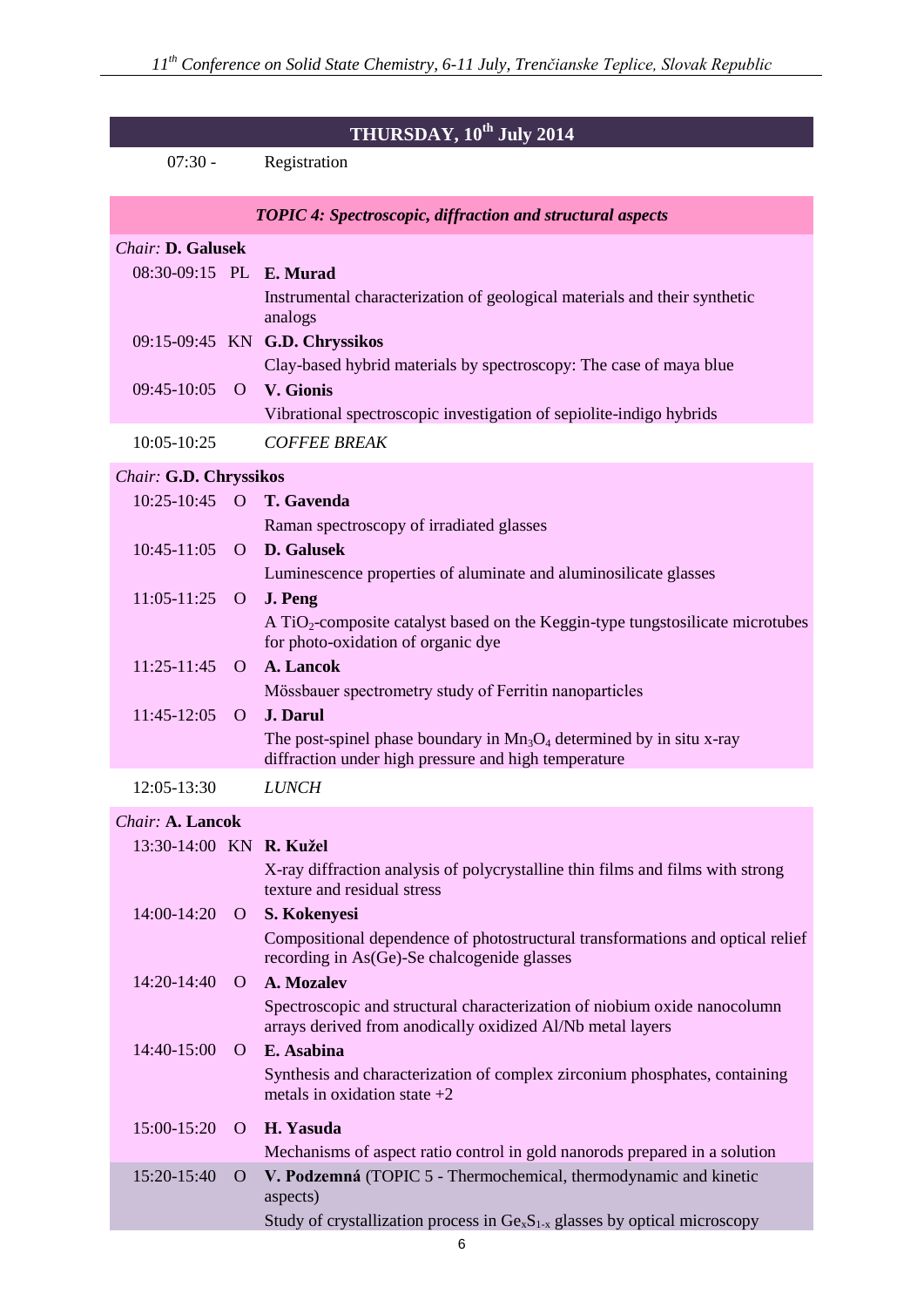| 15:40-16:00                                   |                      | <b>COFFEE BREAK</b>                                                                                                                                    |  |  |
|-----------------------------------------------|----------------------|--------------------------------------------------------------------------------------------------------------------------------------------------------|--|--|
| <b>TOPIC 1: Chemical and physical aspects</b> |                      |                                                                                                                                                        |  |  |
|                                               | Chair: S.A.M. Tofail |                                                                                                                                                        |  |  |
|                                               |                      | 16:00-16:30 KN <b>R.C.T. Slade</b>                                                                                                                     |  |  |
|                                               |                      | Transition metal oxides for supercapacitive electrochemical energy storage:<br>Tailoring phase and texture and the associated electrolyte systems      |  |  |
| $16:30-16:50$                                 | $\Omega$             | M. Guo                                                                                                                                                 |  |  |
|                                               |                      | Study of valence chemistry for Mn-doped TiO <sub>2</sub> powder with remarkable<br>photocatalytic performance                                          |  |  |
| $16:50-17:10$                                 |                      | O O.M. Gaitko                                                                                                                                          |  |  |
|                                               |                      | New ternary oxides in $Bi_2O_3$ -NiO-Sb <sub>2</sub> O <sub>5</sub> system with pyrochlore and KSbO <sub>3</sub> -<br>type structures                  |  |  |
| $17:10-17:30$ O                               |                      | G. Plesch                                                                                                                                              |  |  |
|                                               |                      | Anti-biofilm efficacy and photocatalytic activity of Eu doped and sulphated<br>anatase                                                                 |  |  |
| 17:30-17:50                                   | $\Omega$             | <b>P. Piszczek</b>                                                                                                                                     |  |  |
|                                               |                      | Titanium Oxo complexes: Synthesis, structure, and application in<br>nanotechnologies                                                                   |  |  |
| $17:50-18:10$ O                               |                      | S. Telegin                                                                                                                                             |  |  |
|                                               |                      | Electrical properties and phase transitions of the single crystal EuBaCo <sub>2-x</sub> O <sub>6-<math>\delta</math></sub><br>with the "112" structure |  |  |
|                                               |                      |                                                                                                                                                        |  |  |

19:30-22:30 **CONFERENCE DINNER**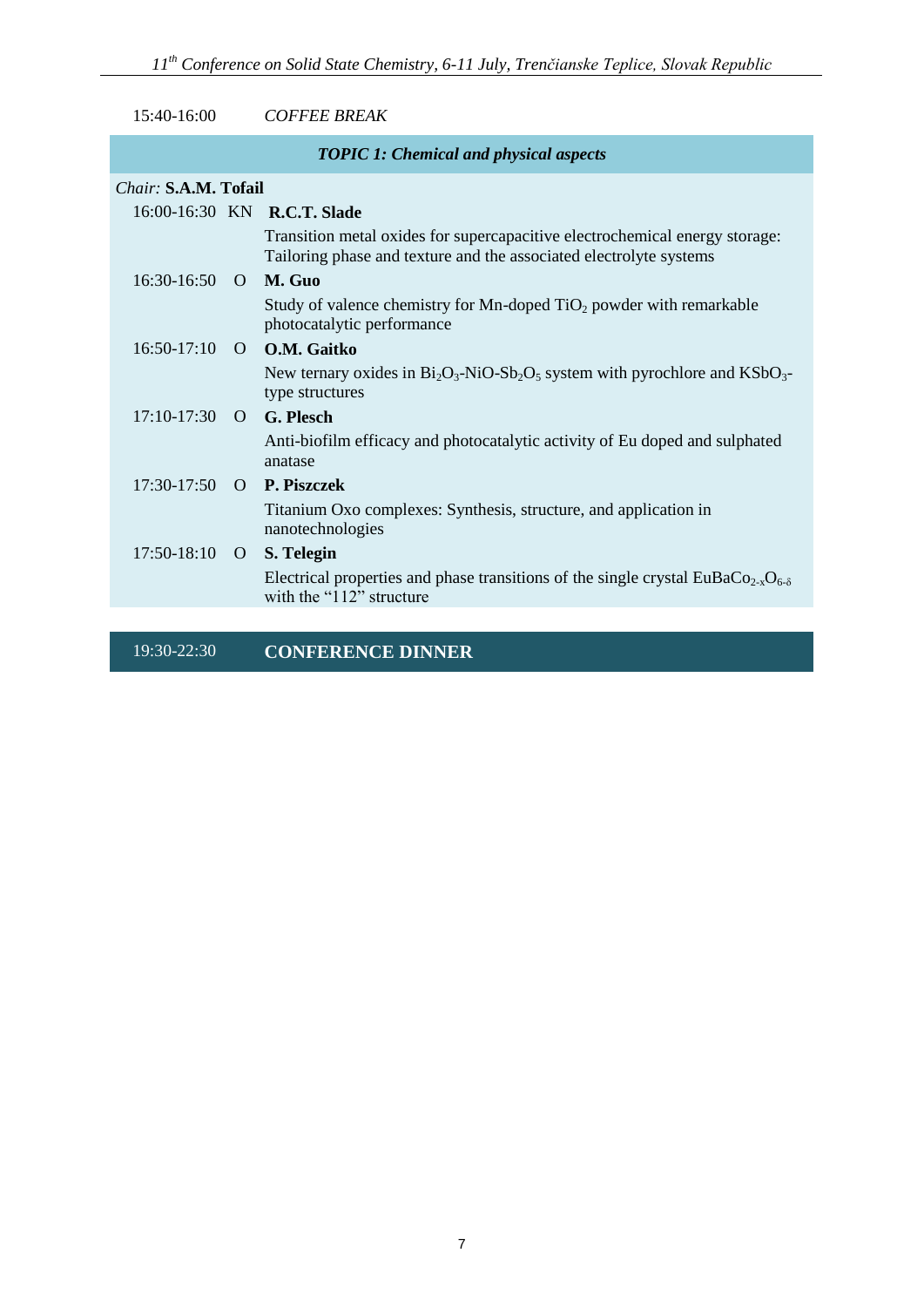| FRIDAY, $11^{\text{th}}$ July 2014 |                |                                                                                                                                                              |  |  |  |
|------------------------------------|----------------|--------------------------------------------------------------------------------------------------------------------------------------------------------------|--|--|--|
| $07:30 -$                          |                | Registration                                                                                                                                                 |  |  |  |
|                                    |                |                                                                                                                                                              |  |  |  |
|                                    |                | <b>TOPIC 2: Electric and magnetic aspects</b>                                                                                                                |  |  |  |
| <b>Chair: F. Renz</b>              |                |                                                                                                                                                              |  |  |  |
|                                    |                | 08:30-09:00 KN S. Klyatskaya                                                                                                                                 |  |  |  |
|                                    |                | Molecular magnetism $-$ A key issue for quantum technology                                                                                                   |  |  |  |
| 09:00-09:20                        | $\Omega$       | <b>M.S. Konale</b>                                                                                                                                           |  |  |  |
|                                    |                | Proton conductivity behavior of aluminum biphenyl-4,4'-dicarboxylate studied                                                                                 |  |  |  |
| 09:20-09:40                        |                | by impedance spectroscopy with random-walk approach<br>D. S. Patil                                                                                           |  |  |  |
|                                    | $\Omega$       |                                                                                                                                                              |  |  |  |
|                                    |                | Impedance analysis of $[(GeS_2)_{100-2x}-(Ga_2S_3)_x-(AgI)_x]_{100-y}$ -Ag <sub>y</sub> chalcogenide<br>system and study of power law dependance correlation |  |  |  |
| 09:40-10:00                        | $\Omega$       | A. Packová                                                                                                                                                   |  |  |  |
|                                    |                | Hexacoordinate Ni(II) complexes – magnetic properties and magnetostructural                                                                                  |  |  |  |
|                                    |                | D-correlation                                                                                                                                                |  |  |  |
| 10:00-10:20                        | $\overline{O}$ | A. Koishybay                                                                                                                                                 |  |  |  |
|                                    |                | Novel rechargeable lithium ion battery for large scale energy storage and its                                                                                |  |  |  |
|                                    |                | temperature performances                                                                                                                                     |  |  |  |
| 10:20-10:40                        |                | <b>COFFEE BREAK</b>                                                                                                                                          |  |  |  |
| Chair: M. Boča                     |                |                                                                                                                                                              |  |  |  |
| $10:40-11:00$ O                    |                | V. H. Tran                                                                                                                                                   |  |  |  |
|                                    |                | Magnetic phase diagram of $URu_{1-x}Pd_xGe$                                                                                                                  |  |  |  |
| $11:00-11:20$ O                    |                |                                                                                                                                                              |  |  |  |
|                                    |                |                                                                                                                                                              |  |  |  |
|                                    |                | 11:20-11:40 O P. Augustín                                                                                                                                    |  |  |  |
|                                    |                | Spin crossover in iron(III) schiff-base complexes                                                                                                            |  |  |  |
| 11:40-12:00                        | O              | M. Drábik (TOPIC 5 - Thermochemical, thermodynamic and kinetic aspects)                                                                                      |  |  |  |
|                                    |                | Thermoanalytical characterisation of dental restoration / filling materials                                                                                  |  |  |  |
| Chair: M. Senna                    |                | (TOPIC 1: Chemical and physical aspects)                                                                                                                     |  |  |  |
| 12:00-12:20                        |                | C. Rajnák                                                                                                                                                    |  |  |  |
|                                    |                | Neutral spin transition compounds                                                                                                                            |  |  |  |
| 12:20-12:40                        |                | W. Pabst                                                                                                                                                     |  |  |  |
|                                    |                | Elastic moduli and thermal conductivity of porous ceramics – modeling and                                                                                    |  |  |  |
|                                    |                | measurement                                                                                                                                                  |  |  |  |
| 12:40-12:55                        |                | <b>CONFERENCE CLOSURE</b>                                                                                                                                    |  |  |  |
| 13:00-14:30                        |                | <b>LUNCH</b>                                                                                                                                                 |  |  |  |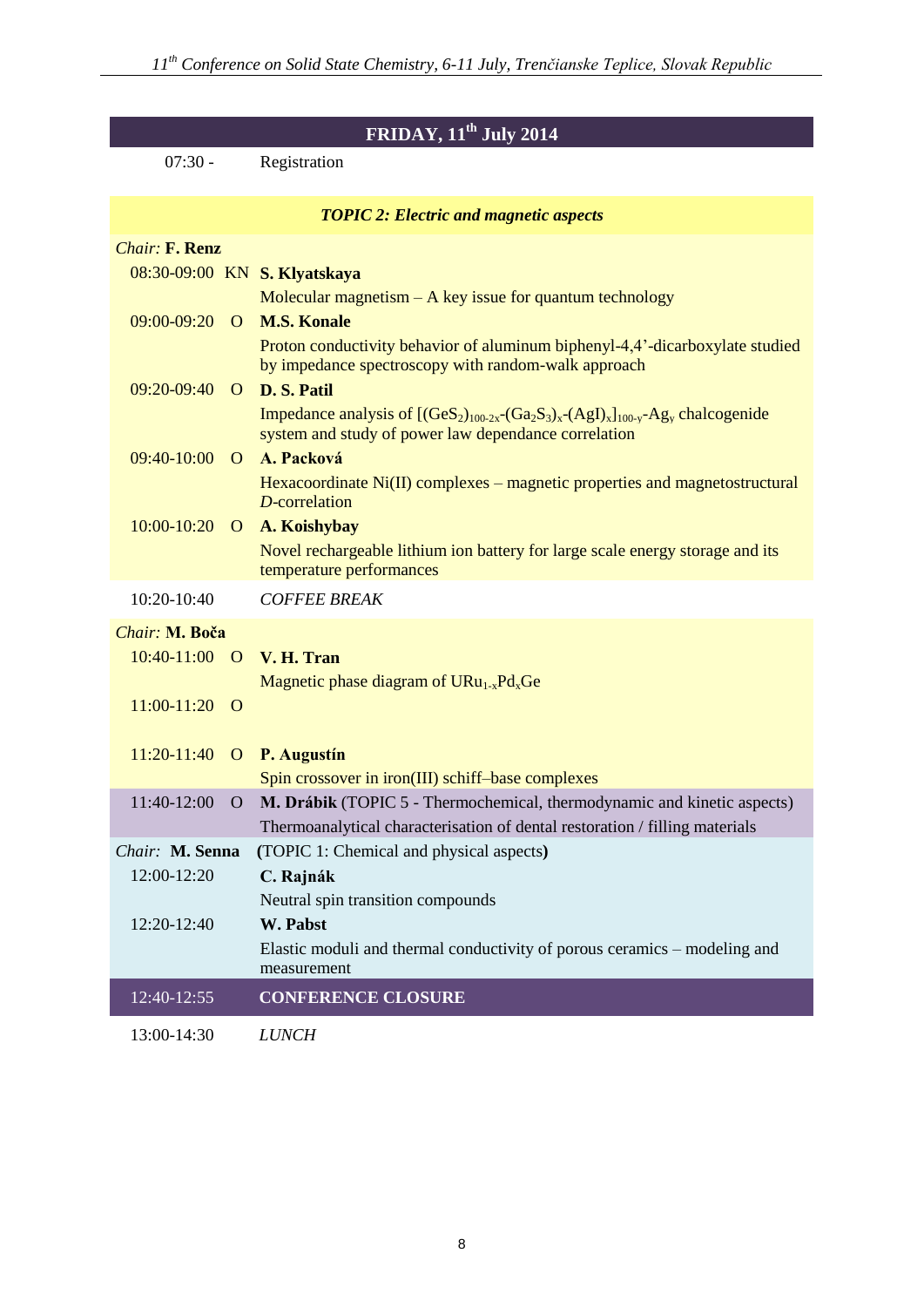### *POSTER PRESENTATIONS*

#### **POSTER SESSION I (***T1, T2, T3***)**

#### **T1 - Chemical and physical aspects**

- **PI - 01** J.E. Choe, S. Jeon: 3,4-ethylenedioxythiophene functionalized reduced graphene oxide with palladium nanoparticles for enhanced electrocatalytic oxygen reduction reaction
- **PI - 02** H. Fansuri, N. Widiastuti, A. Aliyatulmuna, D. Prasetyoko, B. Prijamboedi: Preparation and characterization of  $La_{1-y}X_vCo_{0.8}Fe_{0.2}O_3$  (X = Ba or Sr) dense membranes
- **PI - 03** D. Galusková, P. Gaalová, D. Galusek: Quantitative analysis of phosphorus with atomic emission spectroscopy for evaluation of chemical durability of biological apatite
- **PI - 04** T. Kavetskyy, J. Nowak, J. Borc, J. Rusnák, O. Šauša, A. L. Stepanov: Chemical aspects of ion implantation into polymethylmethacrylate probed by Raman spectroscopy and electrical measurements
- **PI - 05** J. Burunkova, I. Denisiuk, I.Csarnovics, R. Bohdan, S. Kokenyesi: Gold/acrylic polymer nanocomposites: Technology and application for photonic elements
- **PI - 06** A. Lancok, B. Štíbr, M. Miglierini, T. Kmječ, M. Bakardijev: Structural characterization of  $[Fe(\eta^6$ -C<sub>6</sub>H<sub>6</sub>-nMe<sub>n</sub>)<sub>2</sub>]<sup>2+</sup> dications
- **PI - 07** K. Lee, S. Jeon: Silver electrocatalyst supported on different length linkages of graphene for oxygen reduction reaction in alkaline media
- **PI 08** O. Monfort, T. Roch, L. Satrapinskyy, T. Plecenik, G. Plesch: Formation of  $VO<sub>2</sub>(B)$  thin films and study of their photocatalytic activity
- **PI - 09** M.V. Morozova, Z.A. Mikhaylovskaya, E.S. Buyanova, S.A. Petrova: The substituted  $Bi<sub>26</sub>Mo<sub>10</sub>O<sub>69</sub>$  bismuth molybdate: Synthesis, properties and structure
- **PI - 10** M.V. Morozova, Yu.V. Emelyanova, A.N.Shatohina, Z.A. Mikhaylovskaya, E. S. Buyanova, S.A. Petrova: Synthesis, structure and functional characteristics of solid electrolytes based on the bismuth niobates
- **PI - 11** V. Pavlik, M. Kontrík, M. Boča: Influence of molten fluorides on corrosion behavior of alloy incoloy 800 h/ht
- **PI - 12** M. Motola, L. Satrapinskyy, G. Plesch: Preparation and photocatalytic properties of vanadium doped  $TiO<sub>2</sub>$  nanotubes
- **PI - 13** O. Kh. Poleshchuk, K. V. Zaitsev, S. S. Karlov: Donor-acceptor bond in oligogermanes
- **PI - 14** J. Šubrt, E. Pližingrová, V. Brezová, G. Plesch: Highly photoactive anatase foams prepared from lyophilized aqueous colloids of peroxo-polytitanic acid
- **PI - 15** A.S. Urusova, A.V.Bruzgina, V.A.Cherepanov, T.V.Aksenova: Phase equilibria in the yttrium-barium-iron-oxide system at 1373 K
- **PI - 16** P. Barborík, Z. Vasková, B. Kubíková, M. Boča: Physicochemical properties of the system LiF-NaF-KF(eut.) – Na<sub>7</sub> $Zr_6F_{31}$ : Density and volume properties, viscosity and surface tension
- **PI - 17** N.E. Volkova, M.Yu. Mychinko, L.Ya. Gavrilova, V.A. Cherepanov: Defect structure and conductivity of the complex oxides  $SmBaCo_{2-x}Fe_{x}O_{6-\delta}$  (x=0, 0.6)
- **PI - 18** J.Zontek-Wilkowska, J.Wasylak: Hierarchically structured nanolayers obtained by wet chemical etching process
- **PI - 19** M. Yun, S. Jeon: Synthesis of alloy platinum-cobalt nanoparticles supported on thiolated graphene oxide for high catalytic activity toward the oxygen reduction reaction

#### **T2 - Electric and magnetic aspects**

**PI - 20** M.L. Calatayud, I. Castro, W.P. Barros, M. Julve1, N. Marino, G. DeMunno, M.J. Castro-Bleda: Steric and/or electronic ligand effects on intrachain interactions of alternating copper(II) chains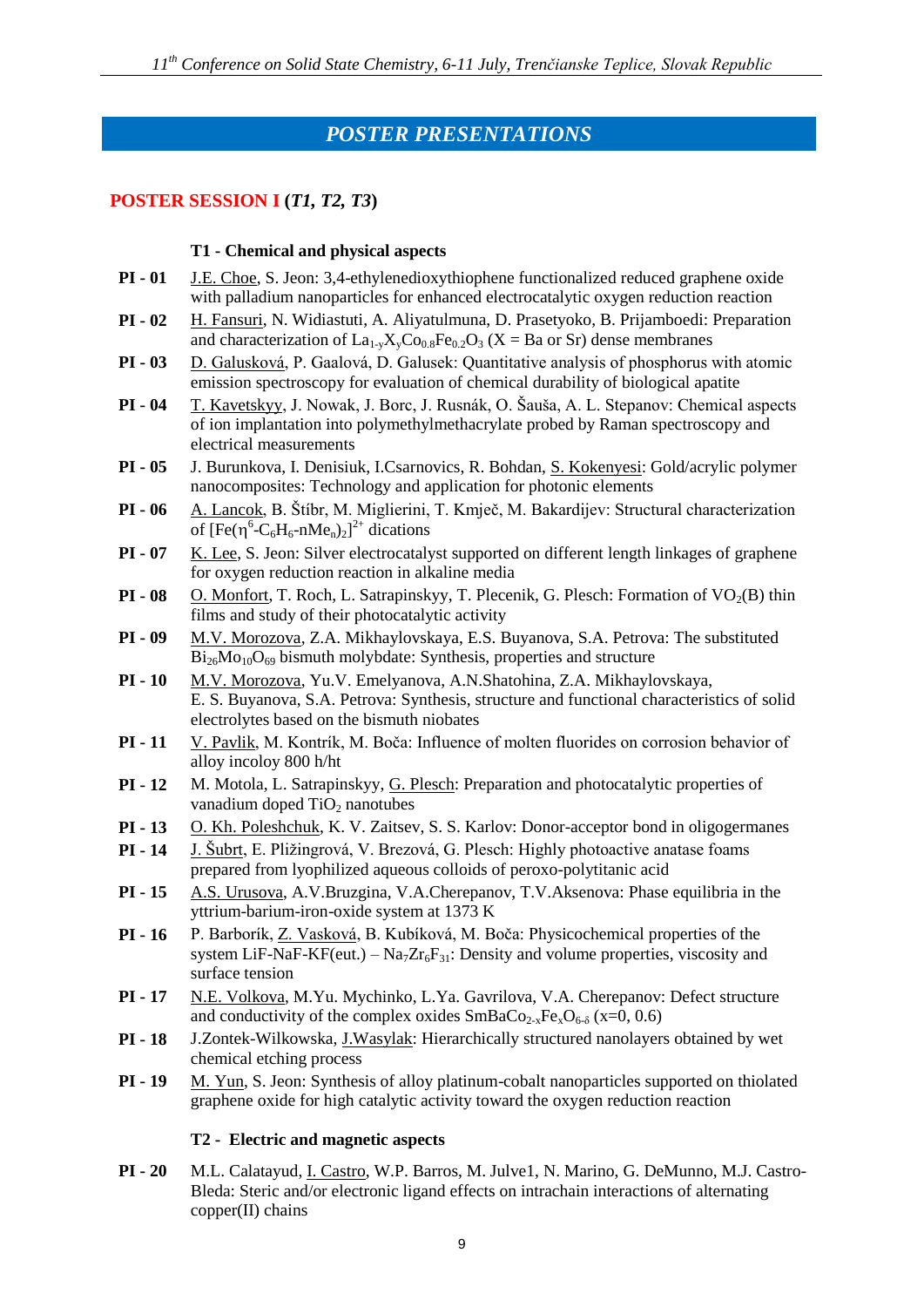- **PI - 21** J. Vallejo, I. Castro, J. Cano, R. Ruiz-García, F. Lloret, D. Armentano: Structure and magnetic properties of a metal-organic framework comprising of one-dimensional cobalt chains
- **PI - 22** Ľ. Dlháň, A. Abedi, R. Boča: Magnetism of iron(II) bithiazole complexes
- **PI - 23** Z. Dobrovolskaya, D. Deyneko, S. Aksenov, S. Stefanovich, B. Lazoryak: New whitlockite-type ferroelectric vanadates
- **PI - 24** P. Dulian, T. Sikora, W. Bąk, Cz. Kajtoch, K. Wieczorek-Ciurowa: Dielectric study of epoxy resin-CaCu<sub>3</sub>Ti<sub>4</sub>O<sub>12</sub> composites
- **PI 25** A. V. Egorysheva, O. G.Ellert, <u>O. M. Gaitko</u>: New magnetic dilute pyrochlores Bi<sub>1.8</sub>Fe<sub>1.2-</sub>  $_{x}Ga_{x}SbO_{7}$  with spin-glass transition
- **PI - 26** C.S. Jung, P.W. Jang, K.-H. Kim, and K. Seomoon: Ellipsometric study of ferroelectric copolymer langmuir-blodgett films
- **PI - 27** P.W. Jang, C.S. Jung, K.-H. Kim, K. Seomoon and S. Moon: Effects of annealing on the structure and electromagnetic properties of iron-silicon thin films
- **PI - 28** N. Kochetova, I. Alyabysheva, K. Belova, I. Animitsa: Electrical properties of composite systems  $Ba_2In_2O_5-Ba_2InMO_6$  (M = Nb, Ta)
- **PI - 29** O.V. Merkulov, A.A. Markov, I.I. Leonidov, M.V. Patrakeev, I.A. Leonidov, V.L. Kozhevnikov: Defect structure of  $Sr_2Fe_{1-x}Ta_{1+x}O_{6-x}$  in the vicinity of cation's stoichiometric state
- **PI - 30** D.S. Patil, M.S. Konale, J. Kolar, V. Zima, T. Wagner: Ionic conductivity study of LiI- $Ga<sub>2</sub>S<sub>3</sub> - GeS<sub>2</sub>$  chalcogeide system by random-walk approach
- **PI - 31** F. Renz, B.F.O. Costa, M. Blumers, F. Dencker, A. Nibur, D. Wengerowsky, B. Dreyer, Y. Tanatsugu, R. Sindelar, R. Boča, L. Rissing, G. Klingelhöfer, the KLIMT science team: The hidden Klimt
- **PI - 32** K. Seomoon, P. Jang, C. Jung, K.-H. Kim: X-ray photoelectron spectroscopy depth analysis of Al-DOPED ZnO thin films post-treated by inductively coupled plasma
- **PI - 33** K.-H. Kim, J.M. Yeon, P. Jang, C. Jung, K. Seomoon: Fabrication and evaluation of quantum well structures with  $Si/Al<sub>2</sub>O<sub>3</sub>/Si$  layers for solar cell applications
- **PI - 34** T. Sikora, P. Dulian, W. Bąk, Cz. Kajtoch, K. Wieczorek-Ciurowa: Dielectric properties OF polymer matrix composites with mechanochemically synthesized barium titanate
- **PI - 35** M. Zdanowska-Frączek, Z.J. Frączek, Ł. Lindner: System for electric properties of solids under pressure

#### **T3 - Applications of inorganic and organometallic materials**

- **PI - 36** D. Basiak, W. Ziemkowska, A. Jastrzębska, A. Olszyna: Synthesis and characterization of nanosized titania doped with noble metals
- **PI - 37** D. Basiak, W. Ziemkowska: Controlled synthesis of alumina using trialkylaluminum compounds as starting materials
- **PI - 38** Ž. Dohnalová, P. Šulcová: Preparation, characterization and testing of strontium cerium oxide doped by terbium as a potential ceramic pigment
- **PI - 39** J. Garcia-Martinez, M. Rico, E. Serrano, A.E. Sepulveda, J.R. Berenguer, E. Lalinde: Visible-light response and photocatalytic activity of novel mesoporous organotitanias
- **PI - 40** M. Hejdová, E. Černošková, R. Todorov, Z. Černošek, J. Holubová: Characterization of selected bulk glasses and thin films of Ge-Se-Te system
- **PI - 41** M. Hnatko, M. Kašiarová, D. Galusková, R. Bystrický, Z. Lenčéš, P. Šajgalík: Corrosion of engineering ceramic materials (silicon nitride and SiAlON) by molten iron
- **PI - 42** J. Hynek, V. Kalousek, R. Žouželka, P. Dzik, J. Rathouský, J. Demel, K. Lang: High photocatalytic activity of transparent films composed of ZnO nanosheets
- **PI - 43** M. Holubec, P. Komadel: Possibilities for removal of chlorinated hydrocarbons from soil matrix using zero valent iron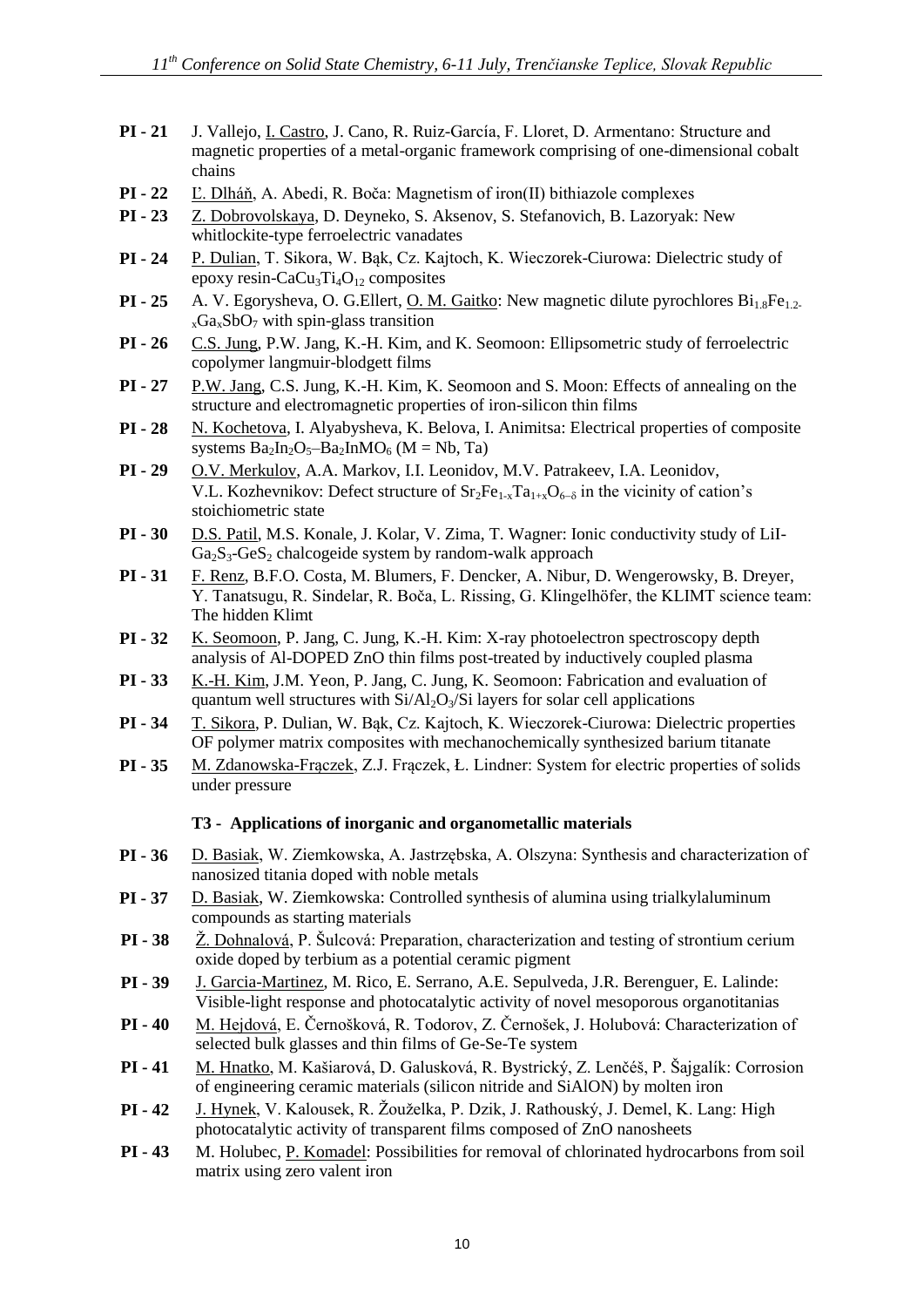- **PI - 44** P. Luňáková, K. Vilušinská, M. Trojan, J. Trojan: Yellow perovskite pigments
- **PI 45** H.P. Oliveira, G.R. Silva, J.L. Bruçó, J.C. Borges, and C.A. Pelá: CaSO<sub>4</sub>:Dy/silica composite as thermoluminescent dosimeter
- **PI 46** P. Šimurka, J. Kraxner, P. Vrábel, T. Paučo, S. Sanchetti, S. Falcone: Al<sub>2</sub>O<sub>3</sub> ZrO<sub>2</sub> SiO<sub>2</sub> refractory corrosion in barium soda lime silicate glass melt
- **PI - 47** F. Tonus, S. J. Skinner: *In-situ* SOFC cathode/electrolyte interaction study at operating conditions
- **PI - 48** J. Trojan, L. Karolová, J. Luxová, M. Trojan, P. Luňáková: Cassiterite pigments with chromium and rare earth metals
- **PI - 49** N.S. Tsvetkova, I.L. Ivanov, D.S. Tsvetkov, A. Yu. Zuev: Cathode materials (100 y)PrBaCo<sub>2-x</sub>Fe<sub>x</sub>O<sub>6- $\delta$ </sub> – yCe<sub>0.8</sub>Sm<sub>0.2</sub>O<sub>2</sub> (x=0-0.6; y=0÷30) for intermediate temperature **SOFCs**
- **PI - 50** Z. Vilčeková, M. Kašiarová, M. Domanická, M. Hnatko, P. Šajgalík: Preparation and properties of silicon nitride cellular biomaterials for bone replacement

#### **POSTER SESSION II (***T4, T5, T6***)**

#### **T4 - Spectroscopic, diffraction and structural aspects**

- **PII - 01** V. Pet'kov, E. Asabina, I. Schelokov, I. Glukhova, V. Kurazhkovskaya, E. Borovikova: New complex phophates of titanium, iron and metals in oxidation state  $+2$
- **PII - 02** E. Jaśkowska, W. Ziemkowska: DialkylgalLium complexes with Oxamides and succinic acid amides
- **PII - 03** V. Karadjova, D. Stoilova: Vibrational behavior of matrix-isolated ions in tutton compounds. Infrared spectroscopic studies of  $Cs_2Ni(XO_4)_2·6H_2O$  (X = S. Se) and of NH<sub>4</sub><sup>+</sup> ions included in M<sub>2</sub>Ni(XO<sub>4</sub>)<sub>2</sub>⋅6H<sub>2</sub>O (M = Cs, Rb; X = S, Se)
- **PII - 04** V. Karadjova, M. Wildner, D. Manasieva, D. Stoilova: Hydrogen bond strength in some beryllium compounds. Correlation between structural data and infrared spectra
- **PII - 05** S. Kareiva, A. Selskis, F. Ivanauskas, S. Šakirzanovas: Stereo photography and spatial surface reconstruction using scanning electron microscopy images
- **PII - 06** A. Kleinová, J. Huran, V. Sasinková, A. P. Kobzev: FTIR spectroscopy investigation of chemical bonding in silicon carbide thin films prepared by PECVD technology
- **PII - 07** M. Kowalik, J. Masternak, W. Sawka-Dobrowolska, B. Barszcz: Coordination modes of pyridine-2,3-dicarboxylic acid related to  $Cu(II)$ ,  $Cd(II)$ ,  $Ca(II)$ ,  $Mn(II)$  and  $Pb(II)$  ions
- **PII - 08** S.H. Lin, W.L. Tzeng, W.H. Tuan, D. Galusek, S.J. Shih: Correlation of photoluminescence and crystallinity for  $SrTiO<sub>3</sub>: Pr<sup>3+</sup>, Al<sup>3+</sup>$  particles by spray pyrolysis
- **PII - 09** K. Matelková, L. Kucková, J. Moncoľ, A. Mašlejová: Synthesis and structural characterization of oxalato complexes
- **PII -** 10 H. P. Oliveira and J. P. L. Ferreira: Synthesis of  $(VO)_2P_2O_7$  doped with molybdenum via intercalation-reduction of  $VOPO<sub>4</sub>•2H<sub>2</sub>O$
- **PII - 11** H. Pálková, V. Bizovská, A. Czímerová, J. Madejová, P. Komadel, P. Uhlík, J. Lexa: Application of infrared spectroscopy for characterization of perlites
- **PII - 12** M. J. Percino, M. Cerón, G. Soriano-Moro, P. Ceballos, V. M. Chapela, M. E. Castro, M. Reyes-Reyes, and R. López-Sandoval: Supramolecular structures of  $\alpha$ ,  $\beta$ -unsatured acrylonitrile derivatives and their fluorescence behaviour
- **PII - 13** L. Petra, P. Billik, P. Komadel: Effect of dry grinding on adsorption properties of montmorillonite
- **PII - 14** D. Plachá, G. Simha Martynková, O. Dutko, J. Karas, M. Valášková: Functionalized carbon nanotubes, their characterization and properties
- **PII - 15** M. Puchoňová, Z. Repická, J. Moncol, L. Dlháň, M. Mazúr, D. Valigura: Spin-spin interactions mediated by H-bond in copper(II) salicylatocomplexes
- **PII - 16** V. Sasinková, J. Huran, A. Kleinová, S.A. Kulikov: Raman spectroscopy study of PECVD silicon carbide thin films irradiated with neutrons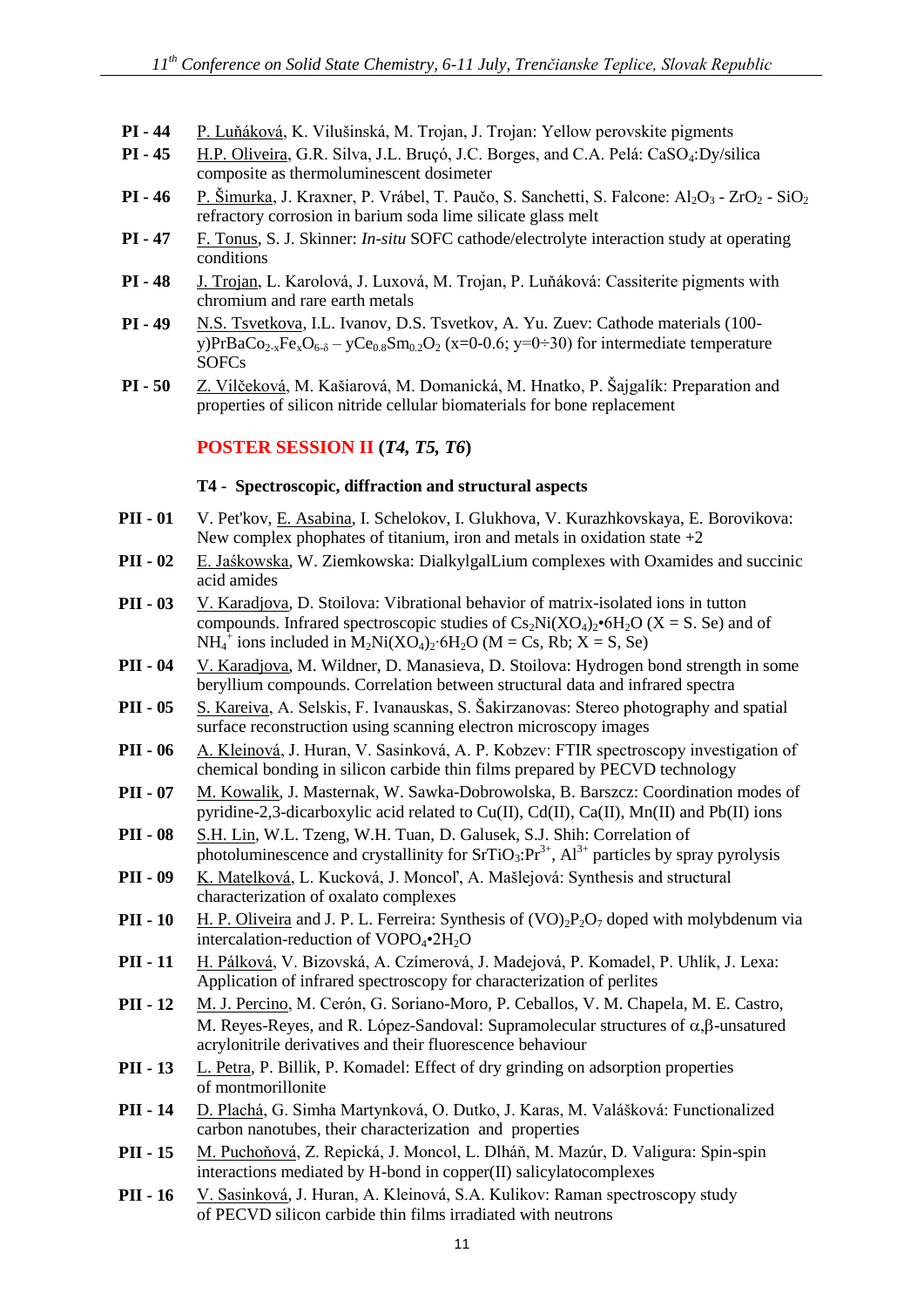- **PII - 17** O. Shpotyuk, A. Ingram, P. Baláž, Z. Bujňáková, L. Shpotyuk: Nanostructurization of arsenic sulfide polymorphs probed with positron annihilation lifetime spectroscopy
- **PII - 18** L. Shpotyuk, O. Shpotyuk, A. Ingram: Free volume structure of realgar by positron annihilation lifetime spectroscopy
- **PII - 19** G. Simha Martynková, M. Valášková, L. Rozumová, D. Plachá: Nanocarbon fillers treatment for metalic nanocomposites preparation
- **PII - 20** F. Šimko, A. Rakhmatullin, M. Kontrík, C. Bessada: Formation of oxofluoroaluminates in  $(K, Rb)F–A1<sub>2</sub>O<sub>3</sub>$  systems
- **PII - 21** M. Korenko, M. Straka, M. Šimurda, J. Uhlíř, L. Szatmáry, M. Ambrová: Phase analysis of the solidified KF–(LiF–NaF–UF<sub>4</sub>)– $ZrF_4$  molten electrolytes for the electrowinning of uranium
- **PII - 22** M. Valášková, J. Zdrálková, G. Simha Martynková: New ceramic composites sintered from the mixtures with organovermiculite
- **PII - 23** W. Ziemkowska: Role of lewis bases in reactions of aluminum and gallium trialkyls with 2-mercapto benzoxazole

#### **T5 - Thermochemical, thermodynamic and kinetic aspects**

- **PII - 24** N. Gorodylova, Ž. Dohnalová, P. Šulcová: The Role of yttrium in stress-induced stabilization of  $t$ -ZrO<sub>2</sub> and its influence on the reactivity of the obtained product in interaction with phosphates
- **PII - 25** H. Krarcha, S. Messaadi: Heats of formation of zirconium binary transition metal alloys
- **PII - 26** A. Haliaková, A. Prnová, R. Klement, K. Bodišová, M. Parchovianský, V. Pavlík, D. Galusek: Crystallization and properties of glasses in the system  $La_2O_3 - Al_2O_3$
- **PII - 27** M. Chromčíková, J. Michálková, P. Vlčková, J. Vokelová, K. Faturíková, M. Liška: Kinetics of izomer tt glass grains leaching in corrosive media
- **PII 28** S. Kitabayashi and <u>N. Koga</u>: Formation Process of TIN(IV) oxide nanoparticles during oxidative decomposition of TIN(II) oxalate
- **PII 29** K. Łączka, J. Wasylak: Investigation of the activation energy of LAS glass-ceramics utilizing the wastes and natural spodumene
- **PII - 30** M. Lissová, V. Zemanová, A. Plško, M. Liška, M. Chromčíková, B. Hruška: Properties of glasses in  $ZnO-P_2O_5$  system
- **PII - 31** A. Matraszek, I. Szczygieł: The double phosphates of sodium and rare earth elements with glaserite structure: Synthesis and polymorphism
- **PII - 32** E. Radomińska, A. Matraszek, T. Znamierowska: Study of phase equilibria in the  $Ba_3Y(PO_4)_3-BaRbPO_4$  system
- **PII - 33** J. Michálková, P. Vlčková, J. Vokelová, K. Faturíková, M. Chromčíková, M. Liška: Kinetic model of izomer TT glass fiber leaching in corrosive media under flow-through condition
- **PII - 34** L.A. Molotovska, A.S. Podyman, D.B. Shakhnin, A.I. Gab, V.V. Malyshev, J. Schuster, V. Pavlik: Disilicide coatings formation at chromium, molybdenum and tungsten surfaces from chloride-fluoride silicon containing melts
- **PII - 35** R. Pilar, L. Svoboda, P. Honcova, P. Kostal: Comparison of amorphous and crystalline  $As<sub>2</sub>Se<sub>3</sub>$
- **PII 36** P. Pilny, J. Shanelova, J. Malek: Simulation of crystal growth
- **PII - 37** V.V. Sereda, D.S. Tsvetkov, A.Yu. Zuev, I.L. Ivanov: Nonstoichiometry, defect structure and defect-induced properties of  $\text{LANi}_{0.6}\text{Fe}_{0.4}\text{O}_{3.5}$
- **PII - 38** I. Szczygieł, K. Winiarska: The role of co-precipitation conditions on the structure and microstructure of manganese-zinc ferrite
- **PII - 39** I. Szczygieł, A. Matraszek, L. Macalik, J. Hanuza: Optical and structural characterization of Na<sub>3</sub> $Ln_{1-x}Yb_x(PO_4)_2$  orthophosphates synthesized by Pechini method ( $Ln = Y$ , La, Gd)
- **PII - 40** P. Vlčková, J. Vokelová, J. Michálková, K. Faturíková, M. Chromčíková, M. Liška: Kinetics of leaching of izomer TT glass fiber in corrosive media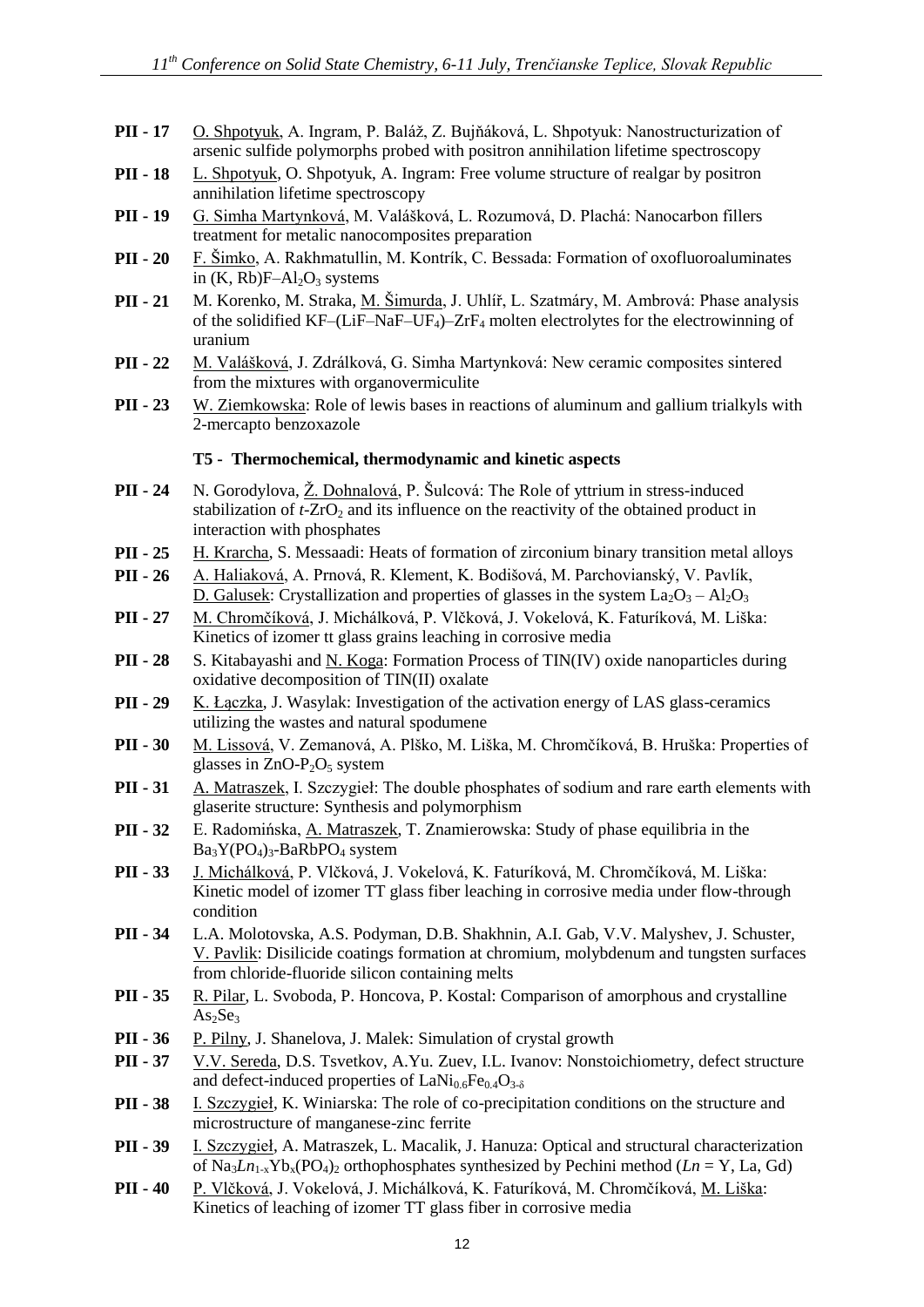- **PII - 41** J. Vokelová, P. Vlčková, J. Michálková, K. Faturíková, M. Chromčíková, M. Liška: Kinetics of leaching of izomer TT glass grains under static conditions in distilled water and in borate coolant solution
- **PII - 42** V. Zemanová, A. Plško, M. Lissová, M. Chromčíková, M. Liška: Thermal properties of  $50CaO-50P<sub>2</sub>O<sub>5</sub>$  glasses

#### **T6 - Computation and theoretical aspects**

- **PII - 43** P. Kostka, M. Legouera, J. Macháček, N. Bašinová, M. Žaloudková, M. Poulain: Infrared transmitting glasses in the system of  $ZnBr_2 - Sb_2O_3$ : Thermal properties, surface corrosion and structural model
- **PII - 44** M. J. Percino, M. E. Castro, M. Cerón, P. Ceballos, G. Soriano-Moro, V. M. Chapela, M. Reyes-Reyes, R. López-Sandoval: Understanding crystal packing and polymorphism of (Z)-2-phenyl-3-(4-(pyridin-2-yl)phenyl)acrylonitrile crystals and their fluorescence behaviour using theoretical study
- **PII 45** O. Kh. Poleshchuk, A. L. Ivanovskii, N. B. Egorov: Chemical bonding in isotopically pure lead chalcogenides
- **PII - 46** E. Scholtzová, D. Tunega: Vibrational dynamics in ettringite DFT and experimental study
- **PII - 47** R. Šolc, D. Tunega, S. Dultz, B. Schampera: Diffusion of ions in organically modified clays – experimental and molecular dynamics study
- **PII - 48** R. Šolc, D. Tunega, M. H. Gerzabek, S. Woche, J. Bachmann: Wettability of organically coated tridymite surface – molecular dynamics study
- **PII - 49** O. V. Kibalnikova: Modeling of catalytic process of DFT
- **PII 50** O. V. Kibalnikova: Modeling of gas dimeric nanoclusters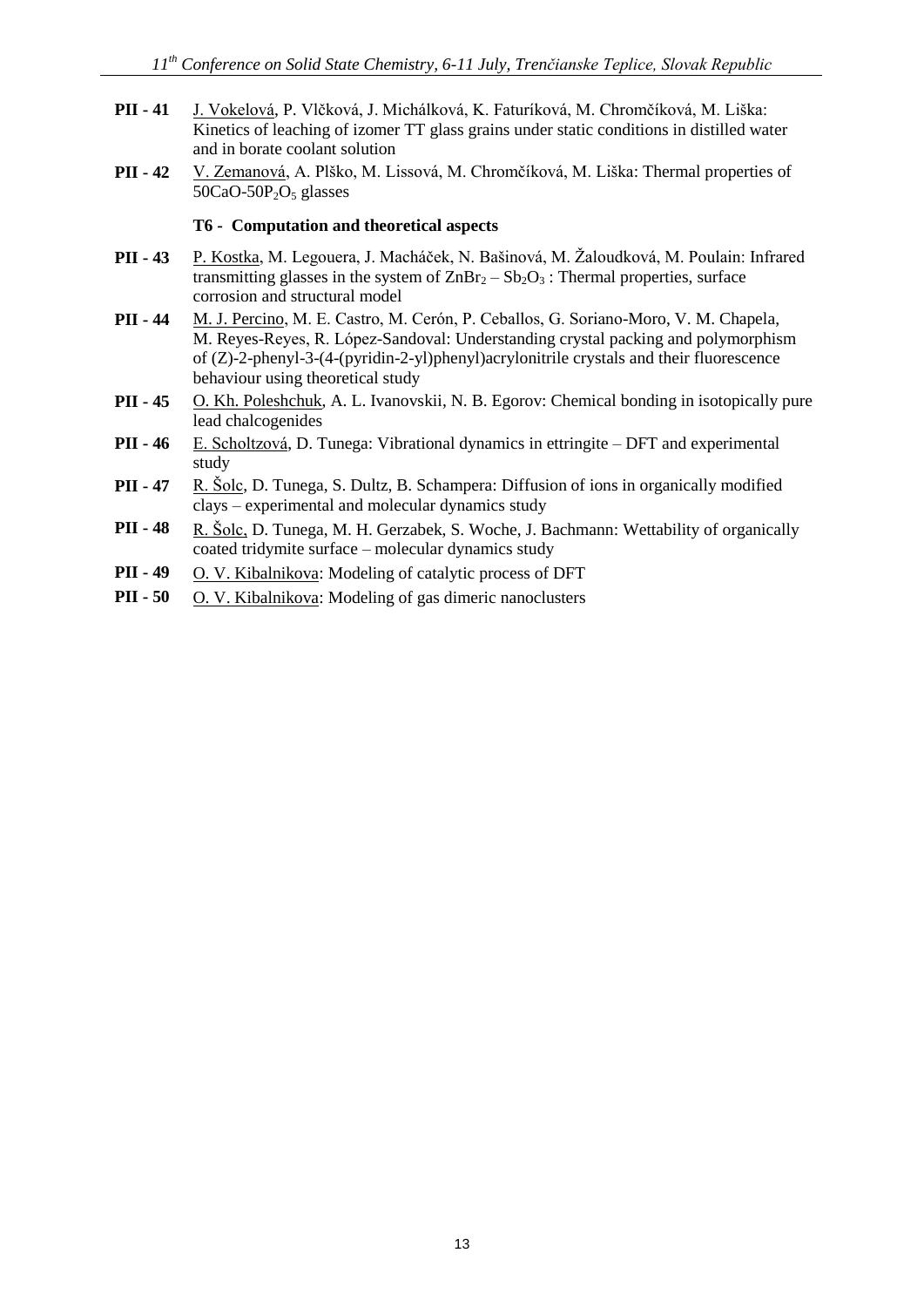#### *MEETING INFORMATION*

| <b>Place of event:</b> | SPA HALL "Kúpeľná dvorana"                 |  |
|------------------------|--------------------------------------------|--|
| Address:               | 17 November street 32, Trenčianske Teplice |  |

#### **Organizing committee**

| Miroslav BOČA / Conference Chair/ | Helena PÁLKOVÁ                        |
|-----------------------------------|---------------------------------------|
| Milan DRÁBIK                      | Eva SCHOLTZOVÁ                        |
| Dagmar GALUSKOVÁ                  | Jana VALÚCHOVÁ                        |
| Peter KOMADEL                     | Zuzana VASKOVÁ                        |
| Blanka KUBÍKOVÁ                   |                                       |
| Monika MICHALKOVÁ                 | Roman BYSTRICKÝ – TECHNICAL ASSISTANT |
|                                   |                                       |

#### **Badge colours**:

Organizing committee – ORANGE Full meeting participants – BEIGE Single day participants – GREEN Accompanying persons - BLUE

**You are kindly asked to use your badge to be allowed to enter the meeting centre and the restaurant.**

#### **Lectures**

All lectures will be held in the Concert Auditorium of the SPA HALL **Plenary** lectures - 45 minutes including discussion, **Keynote** lectures – 30 minutes including discussion, **Other** lectures – 20 minutes including discussion.

The presentations should be delivered to the technical assistant on the day preceding the lecture or at the very latest, 20 minutes before the first presentation of the day. The speakers are kindly asked to provide the presentations prepared in Power Point or in the pdf format. Using own laptops for presentations is not recommended to avoid potential technical problems.

If the speaker would not confirm his lecturing (see above) the time reserved for his lecture will be substituted with a break the programme will resumed as scheduled.

All known changes in the schedule will be announced before the first presentation in the morning, will be displayed on the entrance door of the lecture room, and on the wide screen monitor installed in the entrance hall.

#### **Poster presentations**

Both poster sessions will be held in the Concert Auditorium on Monday and Tuesday. The poster boards will be numbered and the posters should be placed to the appropriate boards in the morning of both days. Everything necessary to mount the posters will be provided at the registration desk. Authors are advised to retrieve their posters immediately after their poster session. The abandoned posters will be discarded.

#### **Poster competition for students**

The results will be announced during the Conference Dinner on Thursday.

All authors are requested to participate on the poster sessions.

#### **Lunches**

Lunches will be covered in the registration fee and will be served in the restaurant KURSALON between 12:00 and 13:30 h. The tickets will be provided at the registration desk and collected at the entrance to the restaurant.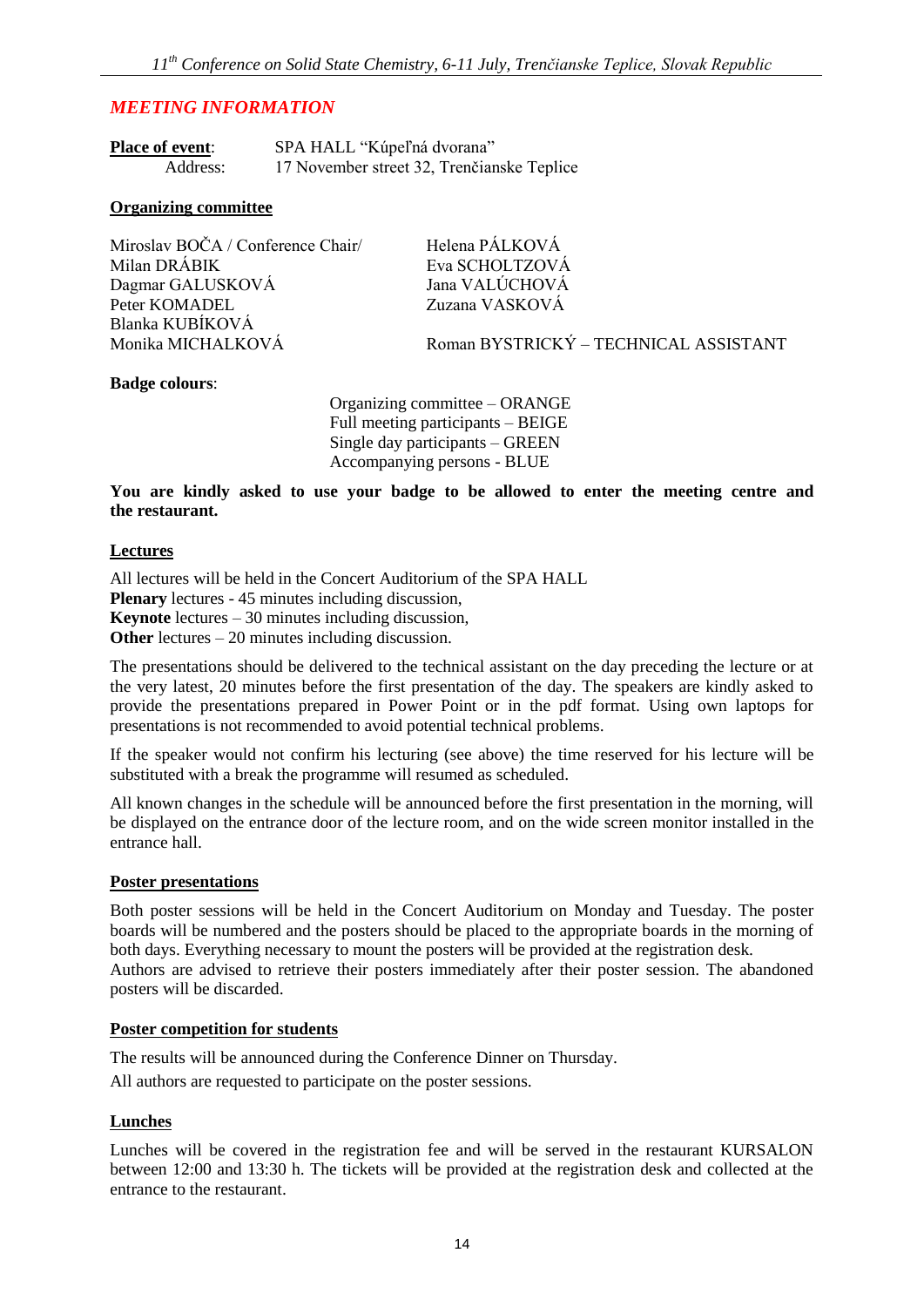#### **Social events**

Welcome party – Sunday 18:00 to 20:00 h Wine and beer tasting – during poster sessions on Monday and Tuesday (20:00 – 22:00 h) Conference Dinner will be in the restaurant KURSALON. The tickets will be sold at the registration desk until Wednesday noon.

#### **Trips and Spa**

The trips will be in the afternoon on Wednesday. Representative of the company "Kúpele Trenčianske Teplice, Inc., will be available during registration time on Sunday to consult offered TRIPS and SPA packages.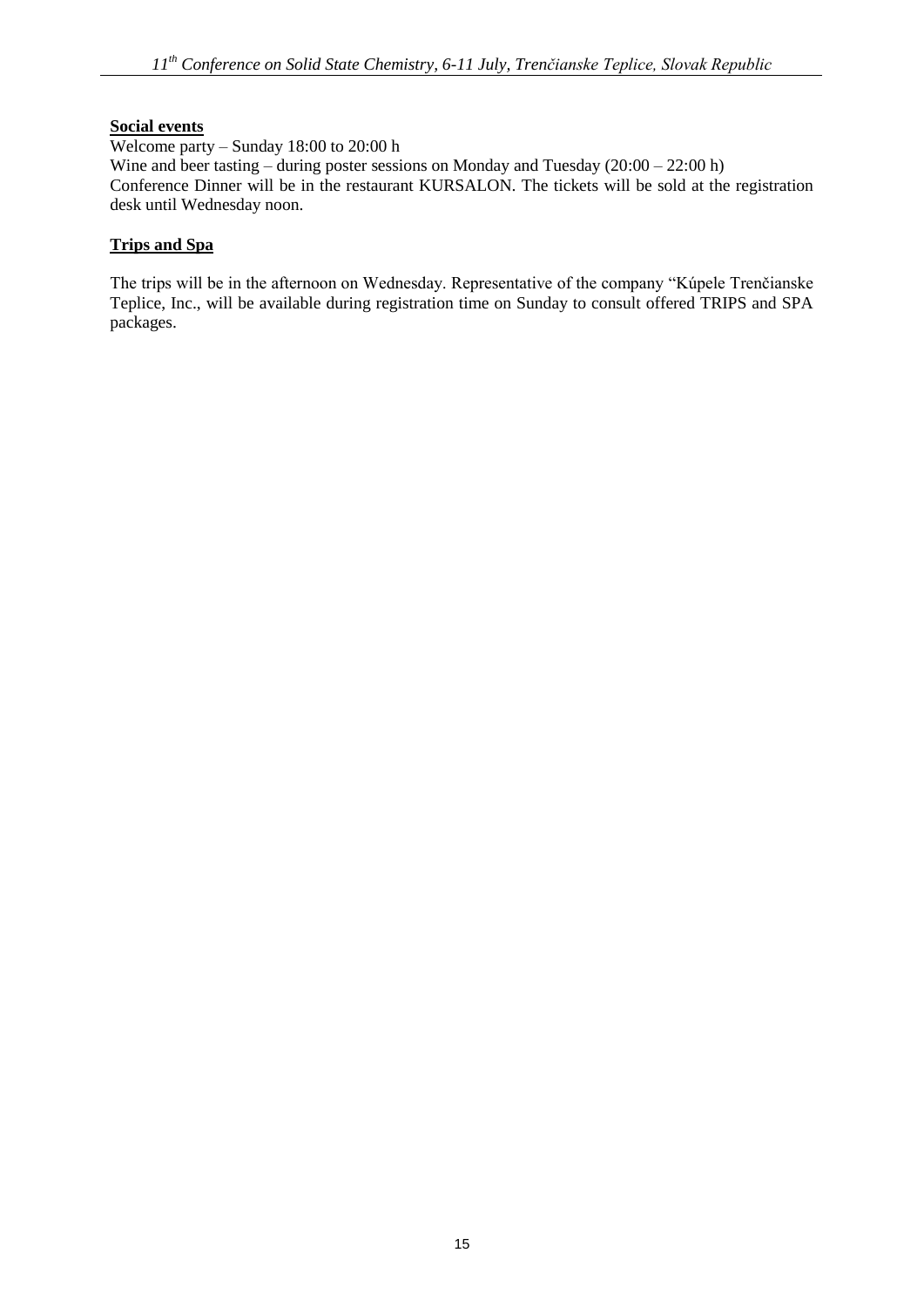## **Orientation map – Trenčianske Teplice**





**Place of event "Kúpeľná Dvorana"**

- **- Bus stop to Trenčín, Trenčianska Teplá etc.**
- ❼ - Parking (paid) **Parking (paid)**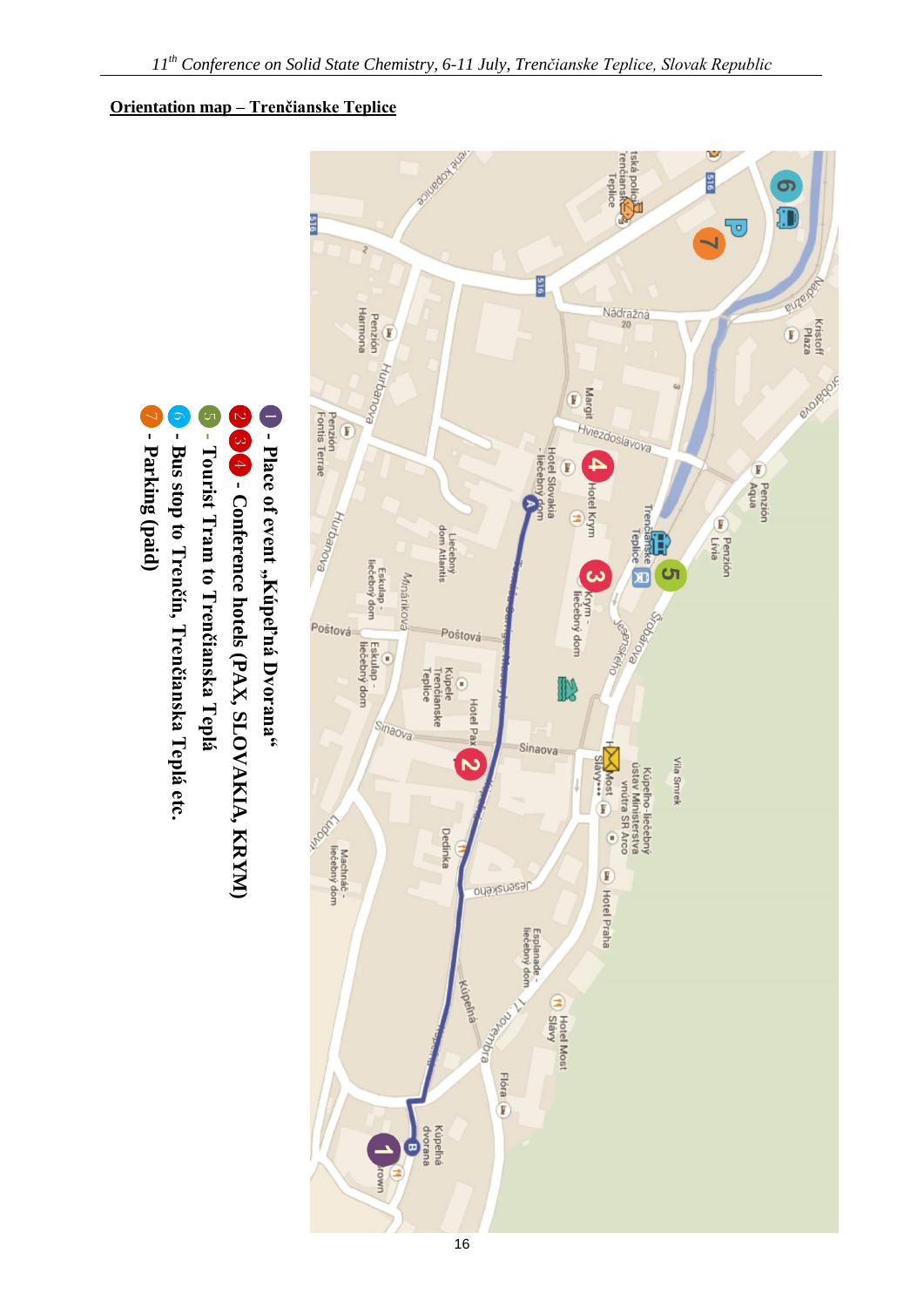#### *ACKNOWLEDGEMENTS*

The Organizing Committee of the 11th Conference on Solid State Chemistry appreciates contributions of the following sponsors to the success of this meeting:





**THE INTERTEC<sup>®</sup>www.** | | | | |







www.kupele-teplice.sk



PD Vajnory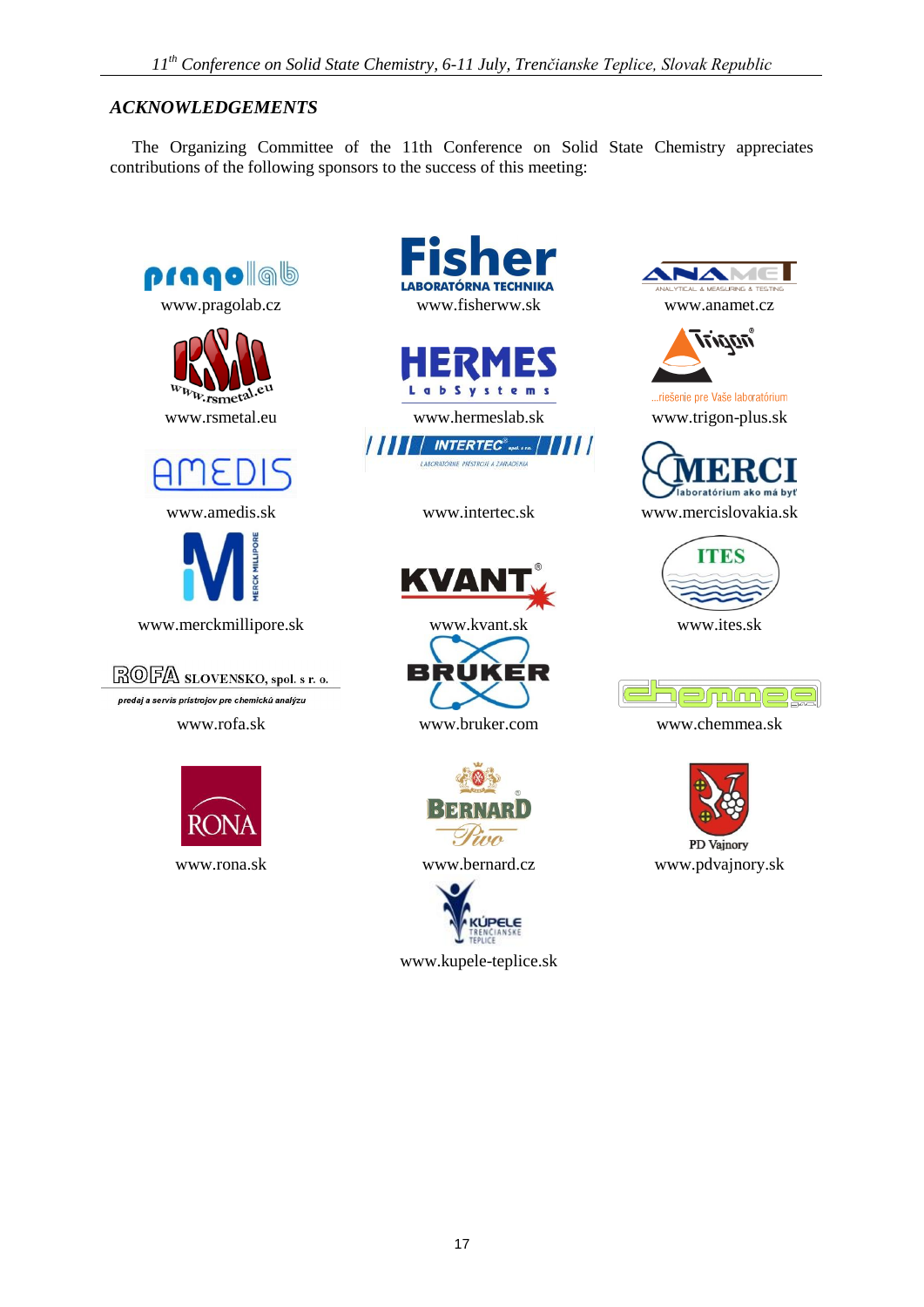| <b>LIST OF PARTICIPANTS</b>                                                                                                                     |                                                                                                                                                |  |  |  |
|-------------------------------------------------------------------------------------------------------------------------------------------------|------------------------------------------------------------------------------------------------------------------------------------------------|--|--|--|
| A                                                                                                                                               |                                                                                                                                                |  |  |  |
| <b>AKIBA Hotaka</b><br>Keio University<br>3-14-1 Hiyoshi, Kohoku-ku, Yokohama, Japan<br>Yokohama<br>Japan<br>hotaka.akiba@gmail.com             | <b>AUGUSTIN Peter</b><br>Slovak University of Technology Bratislava<br>Radlinského 9<br><b>Bratislava</b><br>Slovakia<br>p.augustin3@gmail.com |  |  |  |
|                                                                                                                                                 |                                                                                                                                                |  |  |  |
| <b>ASABINA Elena</b><br>Lobachevsky State University of Nizhni Novgorod<br>Pr. Gagarina, 23<br>Nizhni Novgorod<br>Russia                        |                                                                                                                                                |  |  |  |
| elena.asabina@inbox.ru                                                                                                                          |                                                                                                                                                |  |  |  |
| B                                                                                                                                               |                                                                                                                                                |  |  |  |
| <b>BARTAK Jaroslav</b><br>University of Pardubice<br>Studentska 95<br>Pardubice<br>Czech Republic                                               | <b>BOČA Miroslav</b><br>Inst. Inorg. Chem.<br>Dubravska cesta 9<br><b>Bratislava</b><br>Slovakia                                               |  |  |  |
| j-bartak@seznam.cz                                                                                                                              | uachboca@savba.sk                                                                                                                              |  |  |  |
| <b>BASIAK Dariusz</b><br>Warsaw University of Technology, Faculty of<br>Chemistry<br>Noakowskiego 3<br>Warsaw<br>Poland<br>dbasiak@ch.pw.edu.pl | <b>BOČA Roman</b><br><b>UCM</b> Trnava<br>J. Herdu 2<br>Trnava<br>Slovakia<br>roman.boca@stuba.sk                                              |  |  |  |
| <b>BINNER Jon</b>                                                                                                                               | <b>BUCKO Tomas</b>                                                                                                                             |  |  |  |
| University of Birmingham<br>College of Engineering and Physical Sciences<br>Birmingham<br><b>United Kingdom</b>                                 | Comenius university, Slovak academy of sciences<br>Mlynska Dolina<br><b>Bratislava</b><br>Slovakia                                             |  |  |  |
| j.binner@bham.ac.uk                                                                                                                             | bucko@fns.uniba.sk                                                                                                                             |  |  |  |
| $\mathbf C$                                                                                                                                     |                                                                                                                                                |  |  |  |
| <b>CASTRO</b> Isabel<br>Universitat de València<br>Calle catedrático José Beltrán, 2<br>Paterna (Valencia)<br>Spain                             | <b>CHROMČÍKOVÁ Mária</b><br>A. Dubček University of Trenčín<br>Študentská 2<br>Trenčín<br>Slovakia                                             |  |  |  |
| isabel.castro@uv.es                                                                                                                             | maria.chromcikova@tnuni.sk                                                                                                                     |  |  |  |
| <b>CASTRO-BLEDA Maria Jose</b><br>Universitat Politecnica de Valencia<br>Camino de Vera<br>Valencia<br>Spain<br>mcastro@dsic.upv.es             | <b>CHRYSSIKOS Georgios</b><br>National Hellenic Research Foundation<br>48, Vass Constantinou Ave<br>Athens<br>Greece<br>gdchryss@eie.gr        |  |  |  |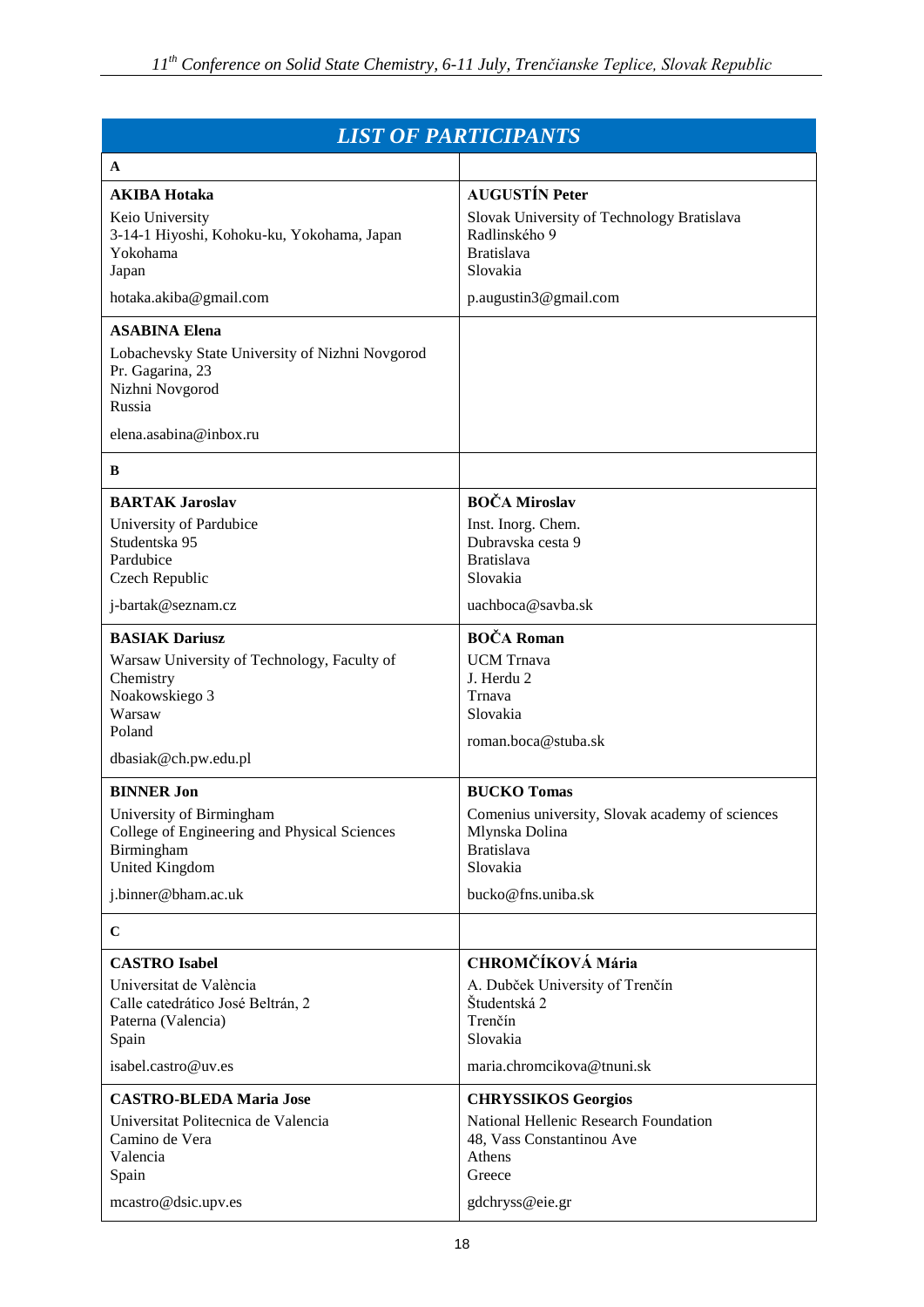| <b>CHOE Ju Eun</b><br>Chonnam National University<br>Department of Chemistry and Institute of Basic<br>Science<br>Gwangju<br>Korea South<br>acje5127@naver.com |                                                                                                                                                                             |
|----------------------------------------------------------------------------------------------------------------------------------------------------------------|-----------------------------------------------------------------------------------------------------------------------------------------------------------------------------|
| D                                                                                                                                                              |                                                                                                                                                                             |
| <b>DARUL Jolanta</b>                                                                                                                                           | <b>DOHNALOVÁ</b> Žaneta                                                                                                                                                     |
| Adam Mickiewicz University, Faculty of Chemistry<br>Umultowska 89b<br>Poznan<br>Poland<br>jola@amu.edu.pl                                                      | University of Pardubice, Fakulty of Chemical<br>Technology<br>Studentská 573<br>Pardubice<br>Czech Republic                                                                 |
|                                                                                                                                                                | zaneta.dohnalova@upce.cz                                                                                                                                                    |
| <b>DLHAN</b> Lubor                                                                                                                                             | <b>DRÁBIK Milan</b>                                                                                                                                                         |
| Institute of Inorganic Chemistry, FCHPT, Slovak<br>University of Technology, 812 37 Bratislava, Slovakia<br>Radlinskeho 9<br><b>Bratislava</b><br>Slovakia     | Department of Inorganic Chemistry, Comenius<br>University, Bratislava<br>Mlynská dolina<br><b>Bratislava</b><br>Slovakia                                                    |
| lubor.dlhan@stuba.sk                                                                                                                                           | drabik@fns.uniba.sk                                                                                                                                                         |
| <b>DOBROVOLSKAYA Zlata</b>                                                                                                                                     | <b>DULIAN Piotr</b>                                                                                                                                                         |
| <b>Lomonosov Moscow State University</b><br>Leninskie Gory, 1/3, MSU<br>Moscow<br>Russia                                                                       | Cracow University of Technology<br>24 Warszawska Str.<br>Cracow<br>Poland                                                                                                   |
| zlata9891@rambler.ru                                                                                                                                           | piotrdulian@chemia.pk.edu.pl                                                                                                                                                |
| F                                                                                                                                                              |                                                                                                                                                                             |
| <b>FANSURI Hamzah</b><br>Institut Teknologi Sepuluh Nopember (ITS)<br>Kampus ITS Sukolilo<br>Surabaya<br>Indonesia                                             |                                                                                                                                                                             |
| h.fansuri@chem.its.ac.id                                                                                                                                       |                                                                                                                                                                             |
| G                                                                                                                                                              |                                                                                                                                                                             |
| <b>GAITKO</b> Olga<br><b>IGIC RAS</b><br>31 Leninsky prospect, Moscow<br>Moscow<br>Russia<br>oly.rpk@rambler.ru                                                | <b>GLEBOV Evgeni</b><br>Institute of Chemical Kinetics and Combustion<br>3 Institutskaya Str.<br>Novosibirsk<br>Russia<br>glebov@kinetics.nsc.ru                            |
| <b>GALUSEK Dušan</b>                                                                                                                                           |                                                                                                                                                                             |
| <b>IIC SAS</b><br>Študentská 2<br>Trenčín<br>Slovakia<br>dusan.galusek@tnuni.sk                                                                                | <b>GOTCU-FREIS Petronela</b><br>Karlsruhe Institute of Technology (KIT)<br>Institute for Applied Materials - Applied Materials<br>Physics (IAM-AWP)<br>Karlsruhe<br>Germany |
|                                                                                                                                                                | petronela.gotcu-freis@kit.edu                                                                                                                                               |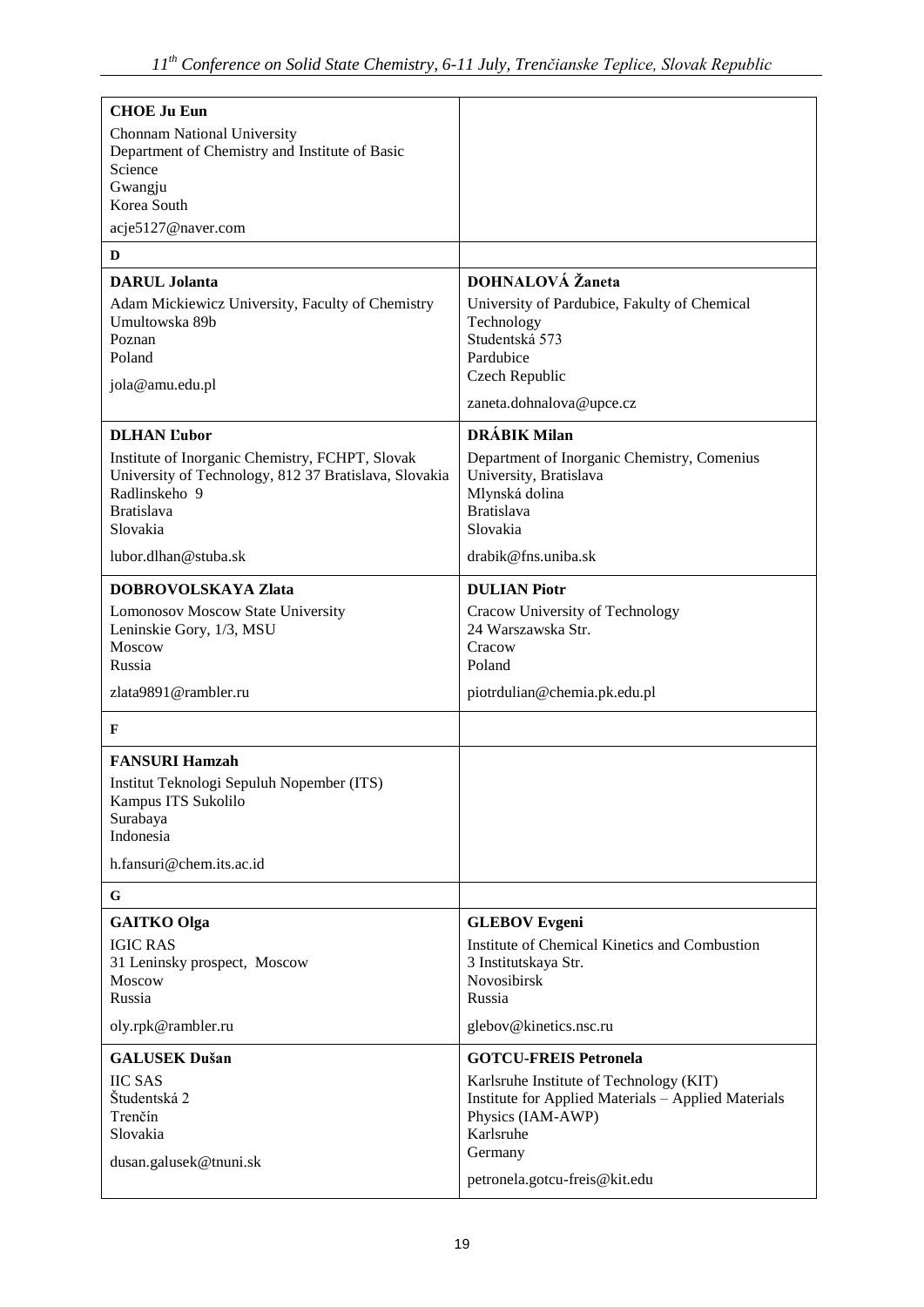| <b>GIONIS Vassilis</b>                                   | <b>GUO Meilan</b>                              |
|----------------------------------------------------------|------------------------------------------------|
| National Hellenic Research Foundation / Theoretical      | University of Bolton                           |
| & Physical Chemistry Institute                           | <b>IREET</b>                                   |
| 48 Vas. Constantinou Aven.                               | <b>Bolton</b>                                  |
| Athens                                                   | <b>United Kingdom</b>                          |
| Greece                                                   | mg2mpo@bolton.ac.uk                            |
| vgionis@eie.gr                                           |                                                |
| H                                                        |                                                |
| <b>HADDA Krarcha</b>                                     | <b>HNATKO Miroslav</b>                         |
| University of Batna                                      | Institute of Inorganic Chemistry               |
| Faculty of sciences                                      | Dubravska cesta 9                              |
| Batna                                                    | <b>Bratislava</b><br>Slovakia                  |
| Algeria                                                  |                                                |
| krarchah@yahoo.fr                                        | uachmiho@savba.sk                              |
| <b>HALIAKOVÁ Anna</b>                                    | <b>HYNEK Jan</b>                               |
| University Alexander Dubcek of Trencin                   | Institute of Inorganic Chemistry, AS CR        |
| Studentska 2<br>Trencin                                  | Husinec-Řež 1001<br>Řež                        |
| Slovakia                                                 | Czech Republic                                 |
| anna.haliakova@tnuni.sk                                  | hynek@iic.cas.cz                               |
|                                                          |                                                |
| <b>HEJDOVÁ Martina</b>                                   |                                                |
| Univerzita Pardubice                                     |                                                |
| Studentská 273<br>Pardubice                              |                                                |
| Czech Republic                                           |                                                |
| Martina.Hejdova@seznam.cz                                |                                                |
| $\bf J$                                                  |                                                |
| <b>JAŚKOWSKA Eliza</b>                                   |                                                |
|                                                          | <b>JUNG Chisup</b>                             |
| Warsaw University of Technology, Faculty of<br>Chemistry | Cheongju University                            |
| Noakowskiego 3                                           | 298 Daesung-ro, Sangdang-Gu<br>Cheongju        |
| Warsaw                                                   | Korea South                                    |
| Poland                                                   |                                                |
| ejaskowska@ch.pw.edu.pl                                  | csjung@cju.ac.kr                               |
| K                                                        |                                                |
| <b>KAREIVA Simonas</b>                                   | <b>KOMADEL Peter</b>                           |
| Vilnius university                                       | Institute of Inorganic Chemistry               |
| Naugarduko g. 24                                         | Dubravska cesta 9                              |
| Vilnius                                                  | <b>Bratislava</b>                              |
| Lithuania                                                | Slovakia                                       |
| simonas@5grupe.lt                                        | peter.komadel@savba.sk                         |
| <b>KAVETSKYY Taras</b>                                   | <b>KONALE Manisha</b>                          |
| Drohobych Ivan Franko State Pedagogical University       | University of Pardubice, Studentska 95, 532 10 |
| 24 I.Franko Str.                                         | Pardubice                                      |
| Drohobych                                                | studenska 95                                   |
| Ukraine                                                  | Pardubice                                      |
| kavetskyy@yahoo.com                                      | Czech Republic                                 |
|                                                          | st44439@student.upce.cz                        |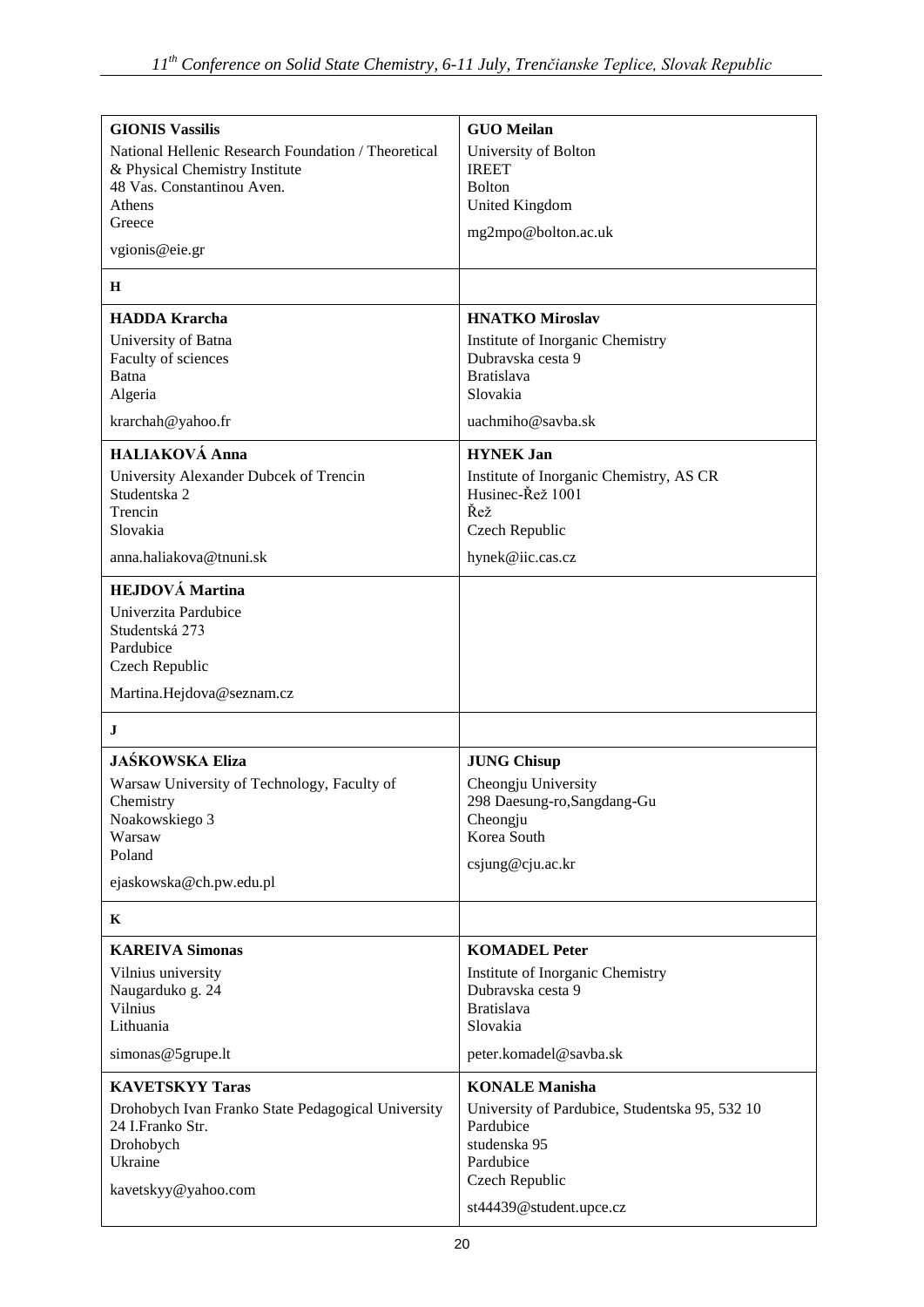| <b>KIBALNIKOVA Olga</b>                               | <b>KONTRÍK Martin</b>                             |
|-------------------------------------------------------|---------------------------------------------------|
| Saratover State Technical Universiry                  | Slovenská Akadémia Vied                           |
| 410054 Saratov, Politechnical<br>77                   | Dúbravská cesta 9                                 |
| Saratover                                             | <b>Bratislava</b>                                 |
| Russia                                                | Slovakia                                          |
| kib.o@list.ru                                         | martin.kontrik@savba.sk                           |
| <b>KIKKAWA Shinichi</b>                               | <b>KOSTKA Petr</b>                                |
| Hokkaido University                                   | Ustav struktury a mechaniky hornin AV ČR, v.v.i.  |
| N13W8                                                 | V Holesovickach 41                                |
| Sapporo<br>Japan                                      | Praha 8<br>Czech Republic                         |
|                                                       |                                                   |
| kikkawa@eng.hokudai.ac.jp                             | petr.kostka@irsm.cas.cz                           |
| <b>KLEINOVÁ Angela</b>                                | <b>KOŠTÁL Petr</b>                                |
| Ustav polymerov SAV Bratislava                        | University of Pardubice                           |
| Dubravska 9<br><b>Bratislava</b>                      | Studentská 95<br>Pardubice                        |
| Slovakia                                              | Czech Republic                                    |
| upolklan@savba.sk                                     | petr.kostal@upce.cz                               |
| <b>KLYATSKAYA Svetlana</b>                            | <b>KOWAL Katarzyna</b>                            |
| Karlsruhe Institute of Technology (KIT)/Institute of  | University of Limerick                            |
| Nanotechnology (INT)                                  | Plassey                                           |
| Hermann-von-Helmholtz-Platz 1                         | Limerick                                          |
| Eggenstein-Leopoldshafen                              | Ireland                                           |
| Germany                                               | katarzyna.kowal@pwr.edu.pl                        |
| svetlana.klyatskaya@kit.edu                           |                                                   |
| <b>KOCHETOVA Nadezda</b>                              | <b>KOWALIK Mateusz</b>                            |
| Ural Federal University, Institute of Natural Science | Uniwersytet Jana Kochanowskiego w Kielcach        |
| Lenin av., 51.                                        | ul. Żeromskiego 5                                 |
| Ekaterinburg<br>Russia                                | Kielce<br>Poland                                  |
|                                                       |                                                   |
| Nadezhda.Kochetova@urfu.ru                            | mateuszkowalik.86@gmail.com                       |
| <b>KOISHYBAY Aibolat</b>                              | <b>KUBIKOVA Blanka</b>                            |
| «Institute of Battery» Ltd                            | Institute of Inorganic Chemistry SAS              |
| 53 Kabanbay Batyr Avenue, Technopark<br>Astana        | Dubravska cesta 9<br><b>Bratislava</b>            |
| Kazakhstan                                            | Slovakia                                          |
| akoishybay@nu.edu.kz                                  | uachkubi@savba.sk                                 |
| <b>KOKENYESI Sandor</b>                               | <b>KUŽEL Radomír</b>                              |
| University of Debrecen                                | Univerzita Karlova v Praze, Matematicko-fyzikální |
| Egyetem ter 1                                         | fakulta                                           |
| Debrecen                                              | Ke Karlovu 5                                      |
| Hungary                                               | Praha 2                                           |
| kiki@science.unideb.hu                                | Czech Republic                                    |
|                                                       | kuzel@karlov.mff.cuni.cz                          |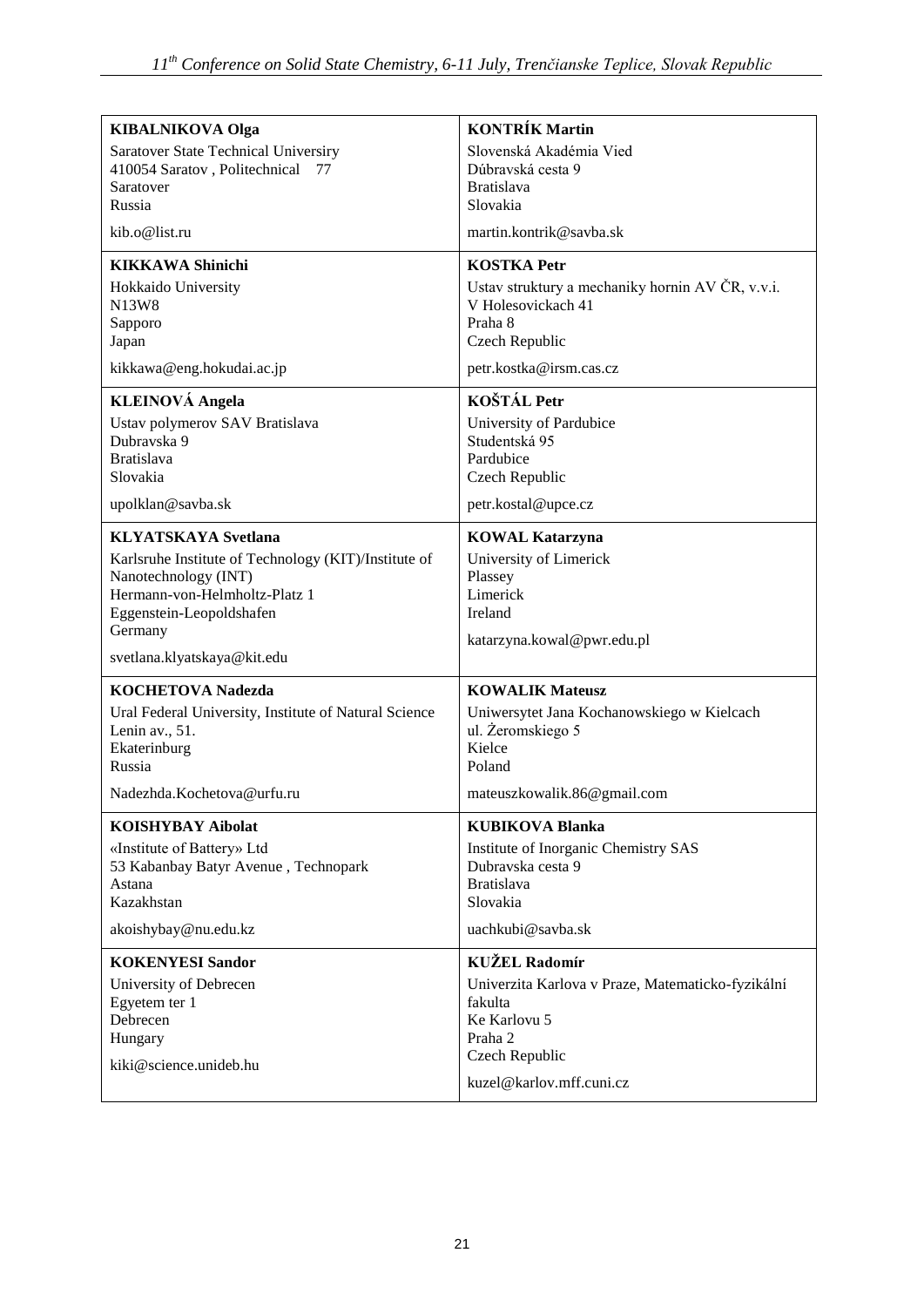| L                                                                                                                                                                                                                                  |                                                                                                                                                                              |
|------------------------------------------------------------------------------------------------------------------------------------------------------------------------------------------------------------------------------------|------------------------------------------------------------------------------------------------------------------------------------------------------------------------------|
| <b>LABAT Frederic</b>                                                                                                                                                                                                              | LENČÉŠ Zoltán                                                                                                                                                                |
| Institut de Recherche de Chimie Paris, CNRS-Chimie<br>ParisTech<br>11 rue Pierre et Marie Curie<br>Paris                                                                                                                           | Institute of Inorganic Chemistry, SAV<br>Dubravska cesta 9<br><b>Bratislava</b><br>Slovakia                                                                                  |
| France<br>frederic.labat@chimie-paristech.fr                                                                                                                                                                                       | uachlenc@sayba.sk                                                                                                                                                            |
| <b>ŁĄCZKA Karolina</b>                                                                                                                                                                                                             | <b>LIN Shih-Heng</b>                                                                                                                                                         |
| AGH University of Science and Technology<br>Mickiewicza Ave. 30, 30-059 Cracow, Poland<br>Cracow<br>Poland<br>karolina.laczka@gmail.com                                                                                            | National Taiwan University of Science and<br>Technology<br>#No.43, Sec. 4, Keelung Rd., Da'an Dist.<br>Taipei City<br>Taiwan                                                 |
|                                                                                                                                                                                                                                    | andylin0215@gmail.com                                                                                                                                                        |
| <b>LANCOK Adriana</b><br>Institute of Inorganic Chemistry ASCR, v. v. i.<br>Husinec-Řež 1001<br>Husinec-Řež<br>Czech Republic                                                                                                      | LISSOVÁ Magdaléna<br>University Alexander Dubcek of Trencin<br>Studentska 2<br>Trencin<br>Slovakia                                                                           |
| ada@iic.cas.cz                                                                                                                                                                                                                     | magdalena.lissova@tnuni.sk                                                                                                                                                   |
| <b>LEE Kyungmi</b><br>Chonnam national university<br>Department of Chemistry and Institute of Basic<br>Science, Chonnam National University, Gwangju 500-<br>757, Republic of Korea<br>Gwangju<br>Korea South<br>minuange@nate.com | LIŠKA Marek<br><b>UACH SAV</b><br>Dúbravská cesta 9<br><b>Bratislava</b><br>Slovakia<br>marek.liska@tnuni.sk                                                                 |
| <b>LEGOUERA Messaoud</b>                                                                                                                                                                                                           | LUŇÁKOVÁ Petra                                                                                                                                                               |
| University of Skikda<br>Department of Mechanical Engineering BP 26 Route<br>d'El Hadaiek<br>Skikda<br>Algeria<br>legouira@yahoo.fr                                                                                                 | University of Pardubice, department of Inorganic<br>Technology<br>Studentská 95<br>Pardubice<br>Czech Republic<br>LunakovaPetra@email.cz                                     |
|                                                                                                                                                                                                                                    |                                                                                                                                                                              |
| M                                                                                                                                                                                                                                  |                                                                                                                                                                              |
| <b>MALEK Jiri</b><br>University of Pardubice<br>Sudentska 573<br>Pardubice<br>Czech Republic<br>jiri.malek@upce.cz                                                                                                                 | <b>MITRI Stratigoula</b><br>University of Thessaly<br>Greece<br>spmitri@gmail.com                                                                                            |
| <b>MATELKOVA Kristina</b>                                                                                                                                                                                                          | <b>MONFORT Olivier</b>                                                                                                                                                       |
| FCHPT STU Bratislava<br>Radlinského 9<br><b>Bratislava</b><br>Slovakia<br>kristina.matelkova@stuba.sk                                                                                                                              | Comenius University in Bratislava, Faculty of Natural<br>Sciences, Department of Inorganic Chemistry<br>Mlynska Dolina<br><b>Bratislava</b><br>Slovakia<br>monfort1@uniba.sk |
|                                                                                                                                                                                                                                    |                                                                                                                                                                              |

 $\mathbf{I}$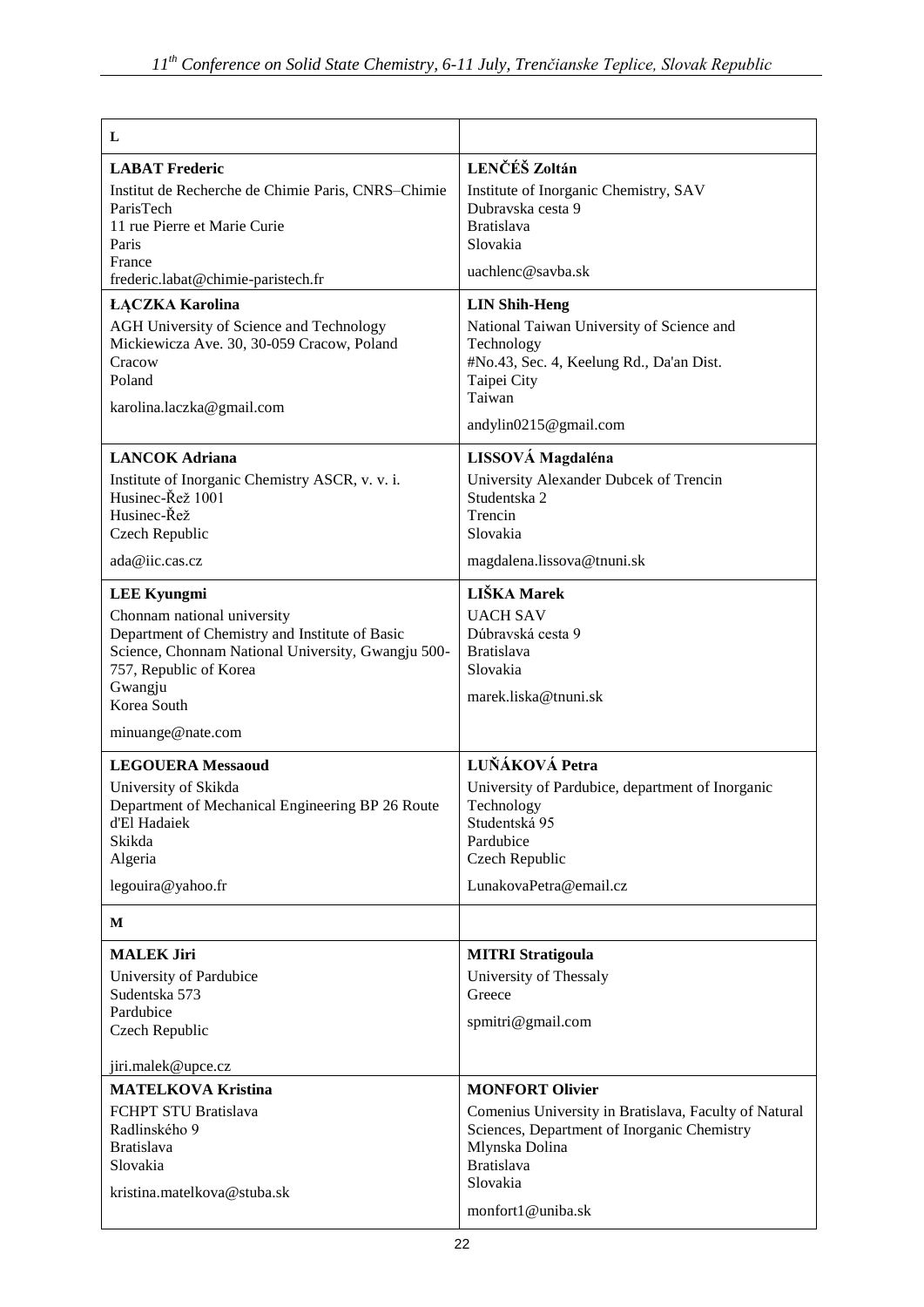| <b>MATRASZEK Aleksandra</b>                          | <b>MOROZOVA Maria</b>                                                                     |
|------------------------------------------------------|-------------------------------------------------------------------------------------------|
| Wrocław University of Economics                      | Ural Federal University                                                                   |
| Department of Inorganic Chemistry                    | Lenin ave., 51                                                                            |
| Wroclaw<br>Poland                                    | Ekaterinburg<br>Russia                                                                    |
|                                                      |                                                                                           |
| aleksandra.matraszek@ue.wroc.pl                      | morphey_usu@mail.ru                                                                       |
| <b>MERKULOV Oleg</b>                                 | <b>MOZALEV Alexander</b>                                                                  |
| Institute of Solid State Chemistry, Ural Branch of   | <b>Brno University of Technology</b><br>Technicka 3058/10                                 |
| Russian Academy of Sciences<br>91 Pervomayskaya Str. | <b>Brno</b>                                                                               |
| Yekaterinburg                                        | Czech Republic                                                                            |
| Russia                                               | mozalev@feec.vutbr.cz                                                                     |
| Merkulov@ihim.uran.ru                                |                                                                                           |
| <b>MIELE Philippe</b>                                | <b>MURAD Enver</b>                                                                        |
| Institut Europeen des Membranes - UMR                | Bahnhofstr. 1                                                                             |
| (CNRS/ENSCM/UM2) 5635                                | Marktredwitz                                                                              |
| Universite Montpellier 2 (CC 47)<br>Montpellier      | Germany                                                                                   |
| France                                               | emurad@yahoo.com                                                                          |
| philippe.miele@univ-montp2.fr                        |                                                                                           |
| MICHÁLKOVÁ Jaroslava                                 |                                                                                           |
| UniversityAlexander Dubček of Trenčín                |                                                                                           |
| Studentska 2,                                        |                                                                                           |
| Trencin                                              |                                                                                           |
| Slovakia                                             |                                                                                           |
| jaroslava.michalkova@tnuni.sk                        |                                                                                           |
| N                                                    |                                                                                           |
| <b>NAKAMURA Ryo</b>                                  |                                                                                           |
| Keio University                                      |                                                                                           |
| 3-14-1, Hiyoshi, Kouhoku-ku                          |                                                                                           |
| Yokohama<br>Japan                                    |                                                                                           |
| jilljilljill2010@z2.keio.jp                          |                                                                                           |
|                                                      |                                                                                           |
| $\mathbf 0$                                          |                                                                                           |
| <b>OHMURA Ryo</b>                                    | <b>OMAROVA Marzhana</b>                                                                   |
| Keio University<br>3-14-1 Hiyoshi, Kohoku-ku         | The limited liability partnership «Institute of Battery»<br>Qabanbay batyr 53, Technopark |
| Yokohama                                             | Astana                                                                                    |
| Japan                                                | Kazakhstan                                                                                |
| rohmura@mech.keio.ac.jp                              | momarova@nu.edu.kz                                                                        |
| <b>OLIVEIRA Herenilton</b>                           | <b>ONOE Jun</b>                                                                           |
| Sao Paulo University/FFCLRP/Chemistry Dept.          | Nagoya University                                                                         |
| Av. Bandeirantes, 3900                               | Furo-cho                                                                                  |
| Ribeirao Preto                                       | Nagoya                                                                                    |
| <b>Brazil</b>                                        | Japan                                                                                     |
| herepo@usp.br                                        | j-onoe@nucl.nagoya-u.ac.jp                                                                |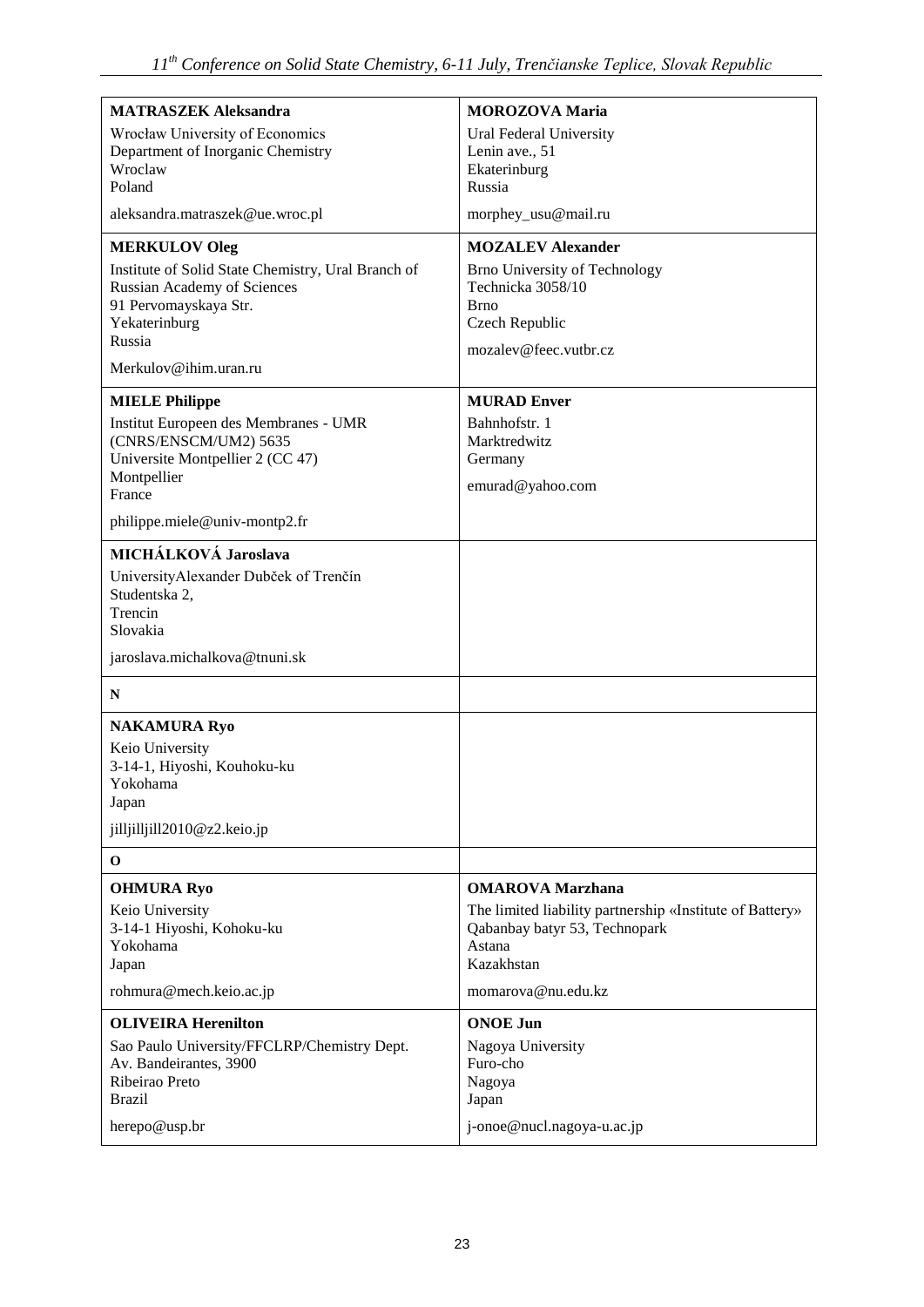| P                                                                                                                                                                                            |                                                                                                                                                                               |
|----------------------------------------------------------------------------------------------------------------------------------------------------------------------------------------------|-------------------------------------------------------------------------------------------------------------------------------------------------------------------------------|
| PACKOVÁ Alena                                                                                                                                                                                | PILNÝ Petr                                                                                                                                                                    |
| Univerzita sv. Cyrila a Metoda v Trnave<br>Namestie J.Herdu 2<br>Trnava<br>Slovakia                                                                                                          | Univerzita Pardubice<br>Studentská 95<br>Pardubice<br>Czech Republic                                                                                                          |
| alena.packova@ucm.sk                                                                                                                                                                         | n.nsoft@seznam.cz                                                                                                                                                             |
| PAGÁČOVÁ Jana                                                                                                                                                                                | <b>PISZCZEK Piotr</b>                                                                                                                                                         |
| Alexander Dubček University of Trenčín, Faculty of<br><b>Industrial Technologies</b><br>I. Krasku 491/30<br>Púchov<br>Slovakia                                                               | Nicolaus Copernicus University<br>Gagarina 11<br>Toruń<br>Poland<br>piszczek_p@yahoo.co.uk                                                                                    |
| jana.pagacova@fpt.tnuni.sk                                                                                                                                                                   |                                                                                                                                                                               |
| <b>PALCUT Marian</b><br>Slovak University of Technology, Faculty of<br>Materials Science and Technology<br>Paulinska 16<br>Trnava<br>Slovakia<br>marian.palcut@gmail.com                     | <b>PLACHA Daniela</b><br>VSB-Technicka universita Ostrava<br>17.listopadu 15<br>Ostrava<br>Czech Republic<br>daniela.placha@vsb.cz                                            |
| PÁLKOVÁ Helena                                                                                                                                                                               | <b>PLESCH Gustav</b>                                                                                                                                                          |
| Institute of Inorganic Chemistry<br>Dúbravská cesta 9<br><b>Bratislava</b><br>Slovakia<br>uachpalk@savba.sk                                                                                  | Faculty of Natural Sciences, Comenius University,<br><b>Bratislava</b><br>Mlynska dolina<br><b>Bratislava</b><br>Slovakia                                                     |
|                                                                                                                                                                                              | plesch@fns.uniba.sk                                                                                                                                                           |
| <b>PATIL Deepak</b><br>University of Pardubice<br>Studentská 95<br>Pardubice<br>Czech Republic<br>deepak.patil@student.upce.cz                                                               | PLŠKO Alfonz<br>Trenčianska Univerzita Alexandra Dubčeka v<br>Trenčíne<br>Študentská 2<br>Trenčín<br>Slovakia<br>alfonz.plsko@tnuni.sk                                        |
| PAVLIK Ján                                                                                                                                                                                   | <b>PODZEMNA Veronika</b>                                                                                                                                                      |
| Institute of Inorganic Chemistry, Technology and<br>Materials; Faculty of Chemical and Food Technology;<br>Slovak University of Technology<br>Radlinského 9<br><b>Bratislava</b><br>Slovakia | University of Pardubice<br>Studentská 95<br>Pardubice<br>Czech Republic<br>veronika.podzemna@upce.cz                                                                          |
| jan.pavlik@stuba.sk                                                                                                                                                                          |                                                                                                                                                                               |
| <b>PAVLIK Viliam</b><br>Slovak Academy of Sciences, Department of<br>Inorganic Chemistry<br>Dubravska Cesta 9<br><b>Bratislava</b><br>Slovakia<br>viliam.pavlik@savba.sk                     | <b>POGANY Lukas</b><br>Slovak University of Technology, Faculty of<br>Chemical and Food Technology<br>Radlinskeho 9<br><b>Bratislava</b><br>Slovakia<br>lukas.pogany@stuba.sk |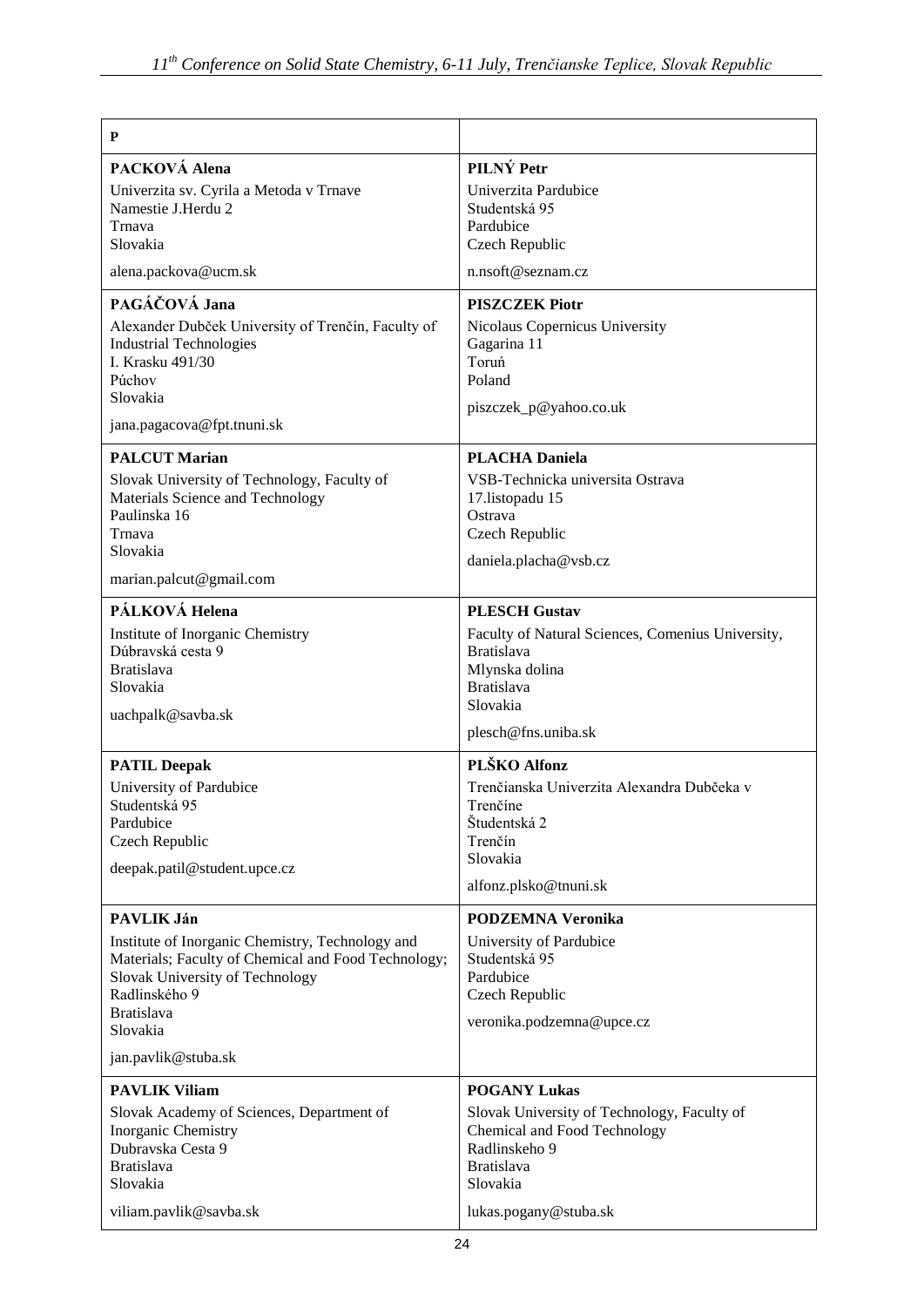| <b>PENG Jun</b>                                                                                                                                                                                                               | <b>POLESHCHUK Oleg</b>                                                                                                                                                                                                     |
|-------------------------------------------------------------------------------------------------------------------------------------------------------------------------------------------------------------------------------|----------------------------------------------------------------------------------------------------------------------------------------------------------------------------------------------------------------------------|
| Faculty of Chemistry, Northeast Normal University<br>Remin Strt. 5268#<br>Changchun<br>China                                                                                                                                  | <b>Tomsk State Pedagogical University</b><br>Kievskaya 60<br>Tomsk<br>Russia                                                                                                                                               |
| jpeng@nenu.edu.cn                                                                                                                                                                                                             | poleshch@tspu.edu.ru                                                                                                                                                                                                       |
| PERCINO M. Judith<br>Universidad Autónoma de Puebla<br>Complejo de Ciencias, ICUAP, Edif. 103H, 22 Sur y<br>San Claudio<br>Puebla<br>Mexico<br>judith.percino@correo.buap.mx                                                  | <b>PRNOVA Anna</b><br>Ústav anorganickej chémie SAV<br>Dúbravská cesta 9<br><b>Bratislava</b><br>Slovakia<br>anna.prnova@tnuni.sk                                                                                          |
|                                                                                                                                                                                                                               |                                                                                                                                                                                                                            |
| <b>PETRA Lukáš</b><br>Institute of Inorganic Chemistry, Slovak Academy of<br><b>Sciences</b><br>Dúbravská cesta 9<br><b>Bratislava</b><br>Slovakia<br>lukas.petra@savba.sk                                                    | PUCHOŇOVÁ Miroslava<br><b>FCHPT STU</b><br>Radlinského 9<br><b>Bratislava</b><br>Slovakia<br>miroslava.puchonova@stuba.sk                                                                                                  |
| PILAŘ Radim                                                                                                                                                                                                                   |                                                                                                                                                                                                                            |
| University of Pardubice<br>Department of Inorganic Technology, Faculty of<br>Chemical - Technology, Univerzity of Pardubice,<br>Doubravice 41, 532 10 Pardubice<br>Pardubice<br>Czech Republic<br>radim.pilar@student.upce.cz |                                                                                                                                                                                                                            |
| R                                                                                                                                                                                                                             |                                                                                                                                                                                                                            |
| <b>RAJNAK Cyril</b><br>UNIVERSITY OF SS. CYRIL AND METHODIUS<br>Námestie J. Herdu 2<br>Trnava<br>Slovakia<br>rajnak.cyril@gmail.com                                                                                           | <b>ROGERS Joanne</b><br>MacDiarmid Institute for Advanced Materials and<br>Nanotechnology<br>Research Trust of Victoria University of Wellington,<br>PO Box 39-245<br>Wellington<br>New Zealand<br>Joanne.Rogers@vuw.ac.nz |
|                                                                                                                                                                                                                               |                                                                                                                                                                                                                            |
| <b>RENZ Franz</b><br>Leibniz Universität Hannover<br>Institut für Anorganische Chemie<br>Hannover<br>Germany<br>franz.renz@acd.uni-hannover.de                                                                                | <b>ROTHENBERGER Alexander</b><br><b>KAUST</b><br>Building 3, Room 3234, PO Box #3403<br>Thuwal<br>Saudi Arabia<br>alexander.rothenberger@kaust.edu.sa                                                                      |
| S                                                                                                                                                                                                                             |                                                                                                                                                                                                                            |
| <b>SALAMEH Chrystelle</b>                                                                                                                                                                                                     | <b>SIKORA Teodora</b>                                                                                                                                                                                                      |
| IEM/UM2 UMR 5635<br>Place Eugène Bataillon<br>Montpellier<br>France                                                                                                                                                           | Cracow University of Technology<br>Warszawska 24<br>Cracow<br>Poland                                                                                                                                                       |
| chrystelle.salameh@univ-montp2.fr                                                                                                                                                                                             | tsikora@chemia.pk.edu.pl                                                                                                                                                                                                   |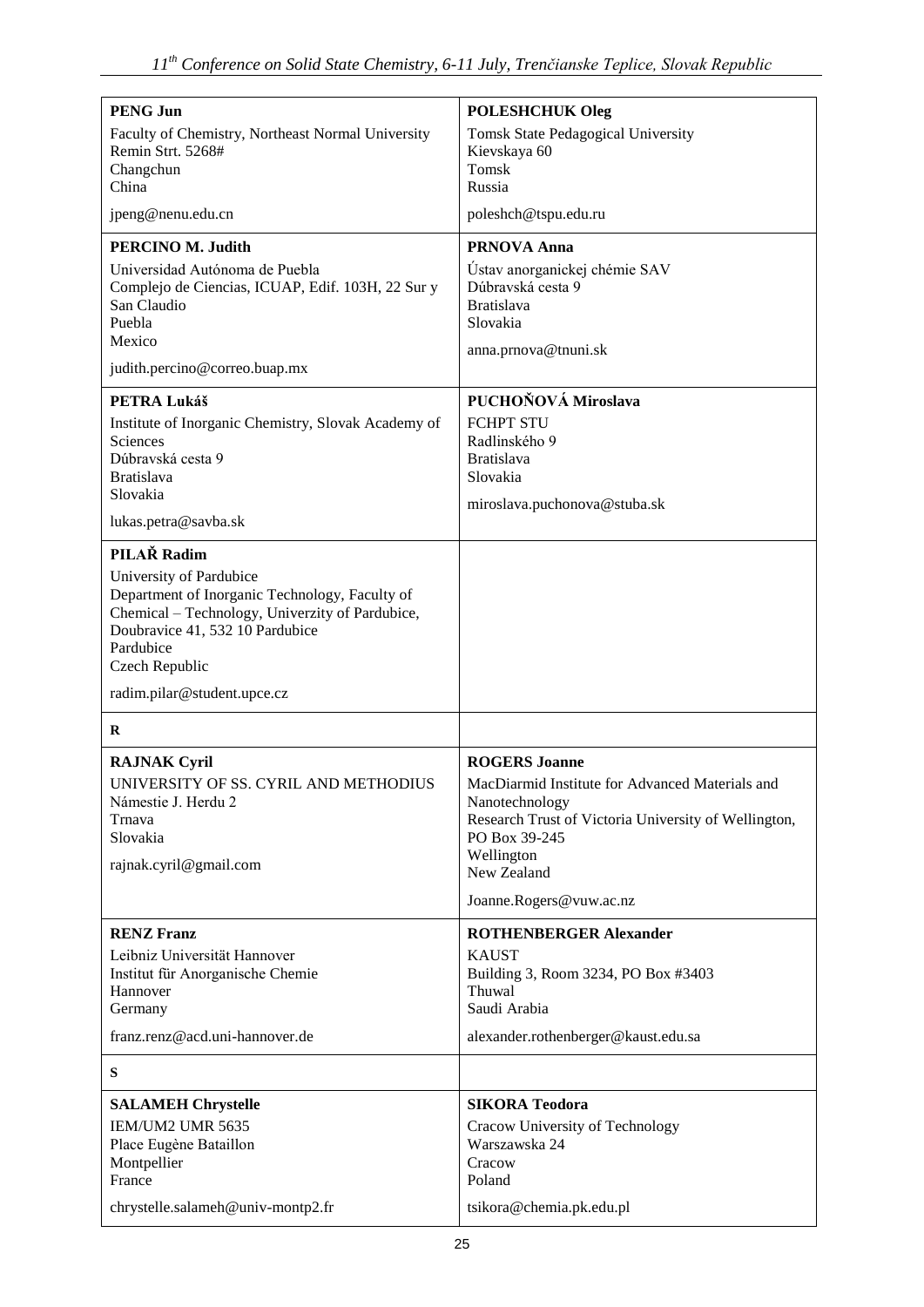| <b>SASINKOVA Vlasta</b>                                                                                                                                  | SIMHA MARTYNKOVÁ Gražyna                                                                                                                         |
|----------------------------------------------------------------------------------------------------------------------------------------------------------|--------------------------------------------------------------------------------------------------------------------------------------------------|
| Chemicky ustav SAV, Bratislava<br>Dubrayska 9<br><b>Bratislava</b><br>Slovakia                                                                           | VŠB-technická univerzita Ostrava, Centrum<br>nanotechnologií<br>17 listopadu 15<br>Ostrava -Poruba                                               |
| chemsasi@savba.sk                                                                                                                                        | Czech Republic                                                                                                                                   |
|                                                                                                                                                          | grazyna.simha@vsb.cz                                                                                                                             |
| <b>SENNA Mamoru</b>                                                                                                                                      | <b>SIMURKA Lukas</b>                                                                                                                             |
| Keio University<br>$3 - 14 - 1$<br>Yokohama<br>Japan                                                                                                     | Türkiye Sise ve Cam Fabrikalari A.S.<br>Is Kuleleri Kule 3 34330 4. Levent<br>Istanbul<br>Turkey                                                 |
| senna@applc.keio.ac.jp                                                                                                                                   | lsimurka@sisecam.com                                                                                                                             |
| <b>SEOMOON Kyu</b><br>Department of Applied Chemistry/Cheongju<br>University<br>298 Deasung-ro Sangdang-gu<br>Cheongju<br>Korea South<br>smkyu@cju.ac.kr | <b>SLADE Robert</b><br>University of Surrey<br>Department of Chemistry<br>Guildford<br>United Kingdom<br>r.slade@surrey.ac.uk                    |
| <b>SEREDA Vladimir</b>                                                                                                                                   | <b>SOLC Roland</b>                                                                                                                               |
| Ural Federal University<br>Lenin Av., 51<br>Ekaterinburg<br>Russia                                                                                       | Institute of Soil Research, BOKU Wien<br>Peter-Jordan Straße 82<br>Vienna<br>Austria                                                             |
| vladimir.sereda@urfu.ru                                                                                                                                  | roland.solc@boku.ac.at                                                                                                                           |
| <b>SHAO Guosheng</b><br>University of Bolton<br><b>IREET</b><br><b>Bolton</b>                                                                            | <b>SRAMAN Shimo</b><br>Mahachulalongkornrajavidyalaya University<br>Thailand                                                                     |
| United Kingdom                                                                                                                                           | shimosraman@gmail.com                                                                                                                            |
| G.Shao@bolton.ac.uk                                                                                                                                      |                                                                                                                                                  |
| <b>SHIH Shao-Ju</b>                                                                                                                                      | <b>SUBRT Jan</b>                                                                                                                                 |
| National Taiwan University of Science and<br>Technology<br>43, Sec. 4, Keelung Road,<br>Taipei<br>Taiwan                                                 | Institute of Inorganic Chemistry AS CR, v.v.i.<br>Centre of instrumental Techniques<br>25068 Husinec - Rez<br>Czech Republic<br>subrt@iic.cas.cz |
| shao-ju.shih@mail.ntust.edu.tw                                                                                                                           |                                                                                                                                                  |
| <b>SHPOTYUK Oleh</b>                                                                                                                                     | <b>SZCZYGIEŁ Irena</b>                                                                                                                           |
| Institute of Physics of Jan Dlugosz University in<br>Czestochowa<br>13/15, al. Armii Krajowej<br>Czestochowa<br>Poland                                   | Wrocław University Of Economics; Faculty Of<br><b>Chemistry And Food Technology</b><br>Komandorska 118/120<br>Wrocław<br>Poland                  |
| olehshpotyuk@yahoo.com                                                                                                                                   | irena.szczygiel@ue.wroc.pl                                                                                                                       |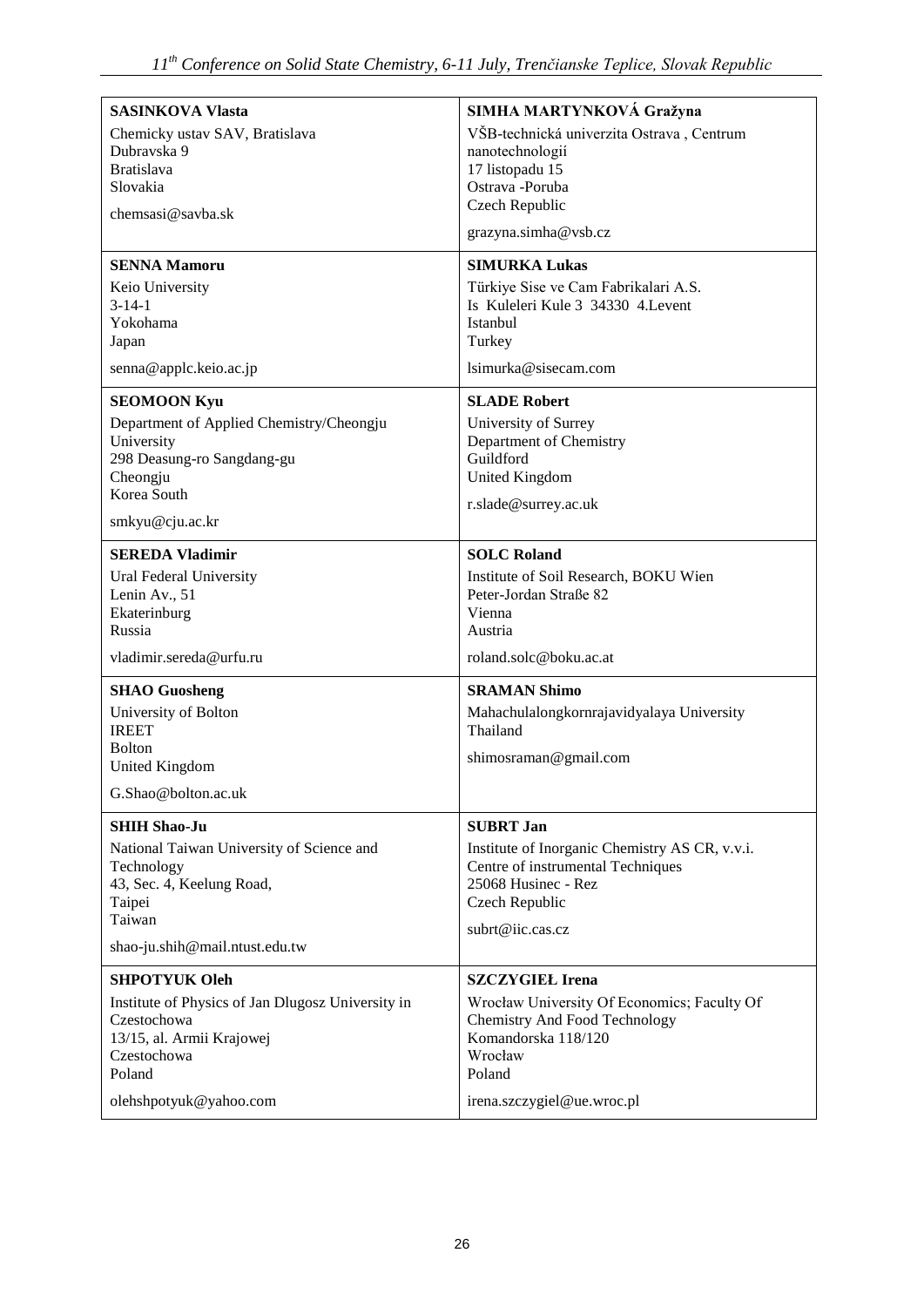| <b>SHPOTYUK Lyubov</b>                                         | ŠIMKO František                                               |
|----------------------------------------------------------------|---------------------------------------------------------------|
| Institute of Materials of SRC "Carat"                          | Institute of inorganic chemistry                              |
| 202, Stryjska str.                                             | Dúbravská cesta 9                                             |
| Lviv                                                           | <b>Bratislava</b>                                             |
| Ukraine                                                        | Slovakia                                                      |
| shpotyuk@novas.lviv.ua                                         | uachsim@savba.sk                                              |
| <b>SCHOLTZOVA Eva</b>                                          | ŠIMURDA Michal                                                |
| <b>IIC SAS</b>                                                 | Institute of Inorganic Chemistry SAS                          |
| Dubravska 9                                                    | Dúbravská cesta 9                                             |
| <b>Bratislava</b><br>Slovakia                                  | <b>Bratislava</b><br>Slovakia                                 |
|                                                                |                                                               |
| uacheva@savba.sk                                               | uachmisi@savba.sk                                             |
| T                                                              |                                                               |
| <b>TAVIOT-GUEHO Christine</b>                                  | <b>TSIAKARAS Panagiotis</b>                                   |
| <b>Blaise Pascal's unversity</b>                               | University Of Thessaly / Department Of Mechanical             |
| Institut de Chimie de Clermont-Ferrand ICCF,                   | Engineering                                                   |
| UMR6296, 24 avenue des landais, BP 80026<br><b>AUBIERE</b>     | Sekeri 1, Pedion Areos<br><b>Volos</b>                        |
| France                                                         | Greece                                                        |
|                                                                |                                                               |
| christine.taviot-gueho@univ-bpclermont.fr                      | tsiak@uth.gr                                                  |
| <b>TELEGIN Sergey</b>                                          | <b>TSUKERBLAT Boris</b>                                       |
| Institute of Metal Physics, Ural Division of the               | Ben-Gurion University of the Negev                            |
| <b>Russian Academy of Sciences</b><br>S. Kovalevskaya str., 18 | PO 653<br>Beer-Sheva                                          |
| Ekaterinburg                                                   | Israel                                                        |
| Russia                                                         |                                                               |
| svtelegin@imp.uran.ru                                          | tsuker@bgu.ac.il                                              |
|                                                                |                                                               |
| <b>TONUS Florent</b>                                           | <b>TSVETKOV Dmitry</b>                                        |
| <b>Imperial College London</b><br><b>Exhibition Road</b>       | Ural Federal University<br>Lenin Av. 51                       |
| London                                                         | Ekaterinburg                                                  |
| United Kingdom                                                 | Russia                                                        |
| f.tonus@imperial.ac.uk                                         | Dmitry.Tsvetkov@urfu.ru                                       |
| <b>TOTH Klara</b>                                              | <b>TUAN Wei-Hsing</b>                                         |
| Hungarian Scientific Society of the Silicate Industry          | National Taiwan University                                    |
| Bécsi út 122-124.                                              | Dept. of Mater. Sci. & Eng., National Taiwan                  |
| <b>Budapest</b>                                                | University,                                                   |
| Hungary                                                        | Taipei                                                        |
| tothosan@chello.hu                                             | Taiwan                                                        |
|                                                                | tuan@ntu.edu.tw                                               |
| <b>TRAN Vinh Hung</b>                                          | <b>TUNEGA Daniel</b>                                          |
| Polish Academy of Sciences, Inst. Low Temp. &                  | Institute for Soil Research, University of Natural            |
| <b>Structure Research</b><br>Okólna 2                          | <b>Resources and Life Sciences</b><br>Peter-Jordan-Strasse 82 |
| Wroclaw                                                        | Vienna                                                        |
| Poland                                                         | Austria                                                       |
| v.h.tran@int.pan.wroc.pl                                       | daniel.tunega@boku.ac.at                                      |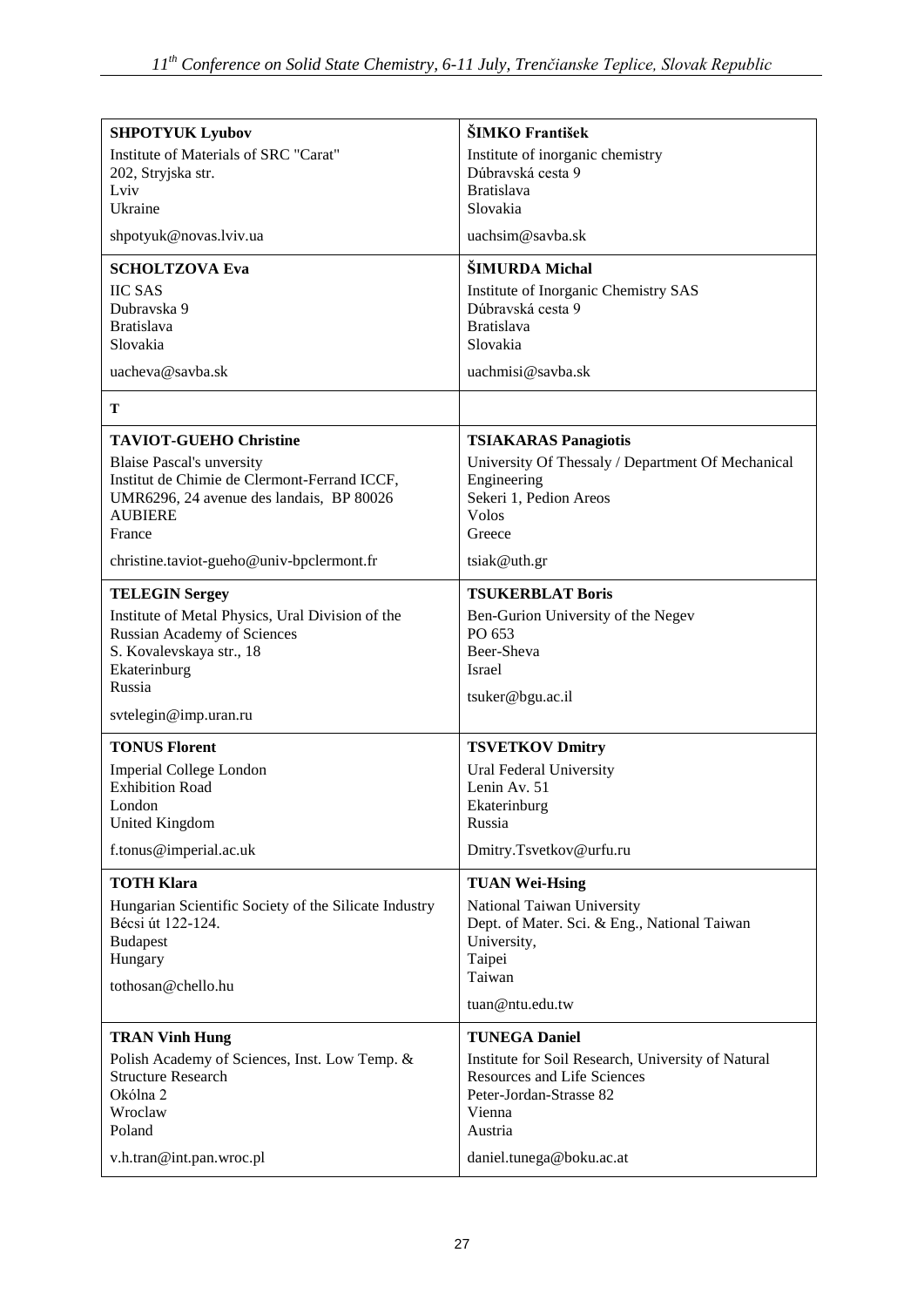| <b>TROJAN Jakub</b>                       |                                                      |
|-------------------------------------------|------------------------------------------------------|
| University of Pardubice                   |                                                      |
| Studentská 95                             |                                                      |
| Pardubice                                 |                                                      |
| Czech Republic                            |                                                      |
| trojan-jakub@seznam.cz                    |                                                      |
| $\mathbf{U}$                              |                                                      |
| <b>URUSOVA Anastasiya</b>                 |                                                      |
| Ural State University                     |                                                      |
| Mira, 19                                  |                                                      |
| Yekaterinburg                             |                                                      |
| Russia                                    |                                                      |
| anastasiyapodzorova@yandex.ru             |                                                      |
| $\mathbf{V}$                              |                                                      |
| VALÁŠKOVÁ Marta                           | VILČEKOVÁ Zuzana                                     |
| VŠB-Technická univerzita Ostrava, Centrum | Institute of Materials Research of Slovak Academy of |
| nanotechnologií                           | Sciences                                             |
| 17.listopadu 15                           | Watsonova 47                                         |
| Ostrava Poruba                            | Košice                                               |
| Czech Republic                            | Slovakia                                             |
| marta.valaskova@vsb.cz                    | zvilcekova@imr.saske.sk                              |
| <b>VAN DRIESSCHE Isabel</b>               | VLČKOVÁ Patrícia                                     |
| <b>Ghent University</b>                   | University Alexander Dubček of Trenčín               |
| Krijgslaan 281 - S3                       | Študentská 2                                         |
| Gent                                      | Trenčín                                              |
| Belgium                                   | Slovakia                                             |
| isabel.vandriessche@ugent.be              | patricia.vlckova@tnuni.sk                            |
| VASKOVÁ Zuzana                            | VOKELOVÁ Jana                                        |
| Institute of Inorganic Chemistry SAS      | Slovak Academy of Sciences                           |
| Dúbravská cesta 9                         | Dúbravská cesta 9                                    |
| <b>Bratislava</b>                         | <b>Bratislava</b>                                    |
| Slovakia                                  | Slovakia                                             |
| zuzana.vaskova@savba.sk                   | jana.vokelova@tnuni.sk                               |
| <b>VATRÁL Jaroslav</b>                    | <b>VOLKOVA Nadezhda</b>                              |
| University of Ss. Cyril and Methodius     | Ural Federal University                              |
| Nám. J. Herdu 2                           | 19 Mira street                                       |
| Trnava                                    | Ekaterinburg                                         |
| Slovakia                                  | Russia                                               |
| jaroslav.vatral@ucm.sk                    | hope3006@yandex.ru                                   |
| W                                         |                                                      |
| <b>WIDIASTUTI Nurul</b>                   |                                                      |
| Institut Teknologi Sepuluh Nopember       |                                                      |
| Kampus ITS Sukolilo                       |                                                      |
| Surabaya                                  |                                                      |
| Indonesia                                 |                                                      |
| nurul_widiastuti@chem.its.ac.id           |                                                      |
|                                           |                                                      |